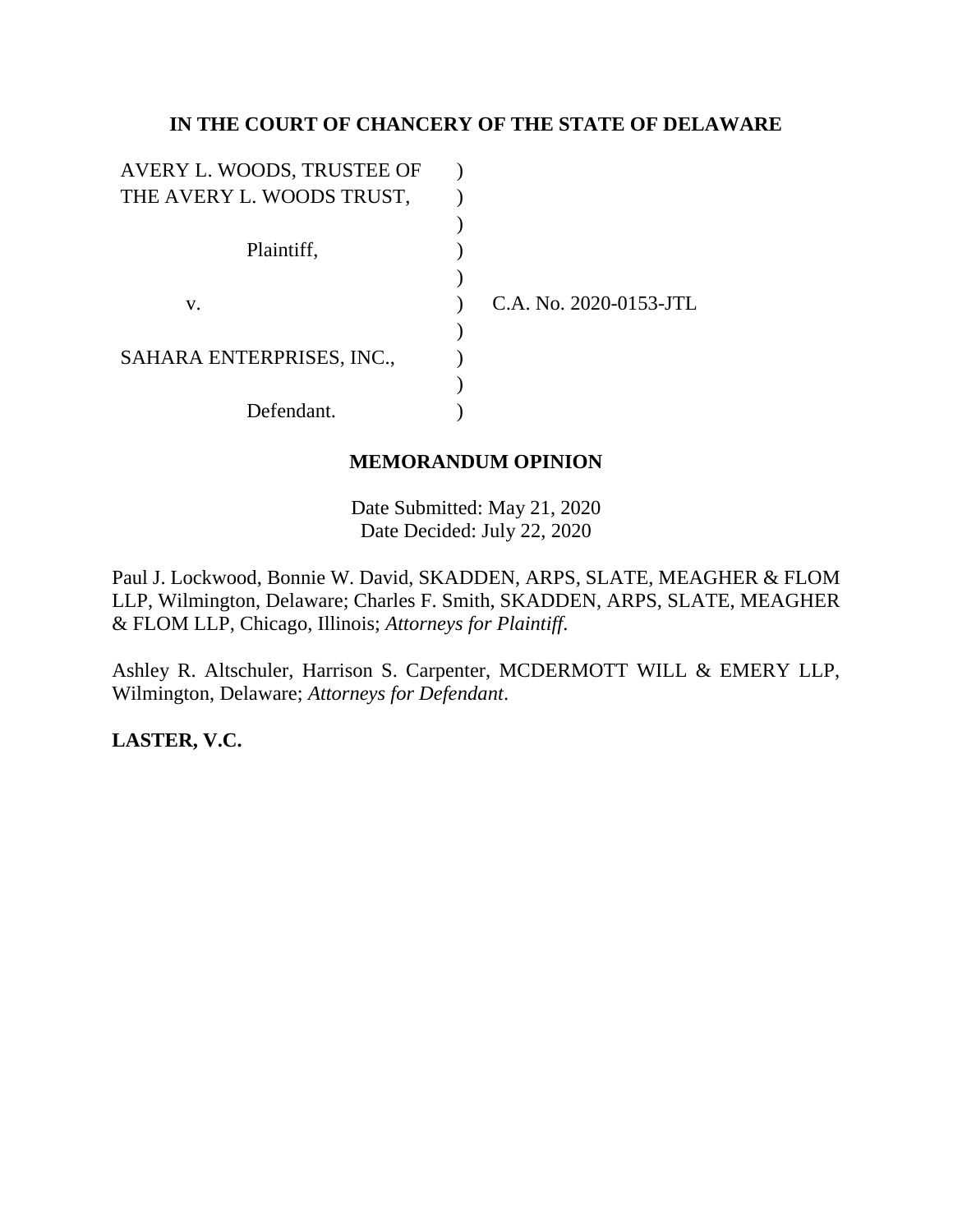Defendant Sahara Enterprises, Inc. (the "Company") operates as a privately held investment fund. Plaintiff Avery L. Woods is the trustee of the Avery L. Woods Trust (the "Trust"), which owns 278 shares of the Company's common stock.

In recent years, the Company's investments have consistently underperformed broad market indices. Woods became concerned that the Company was paying its officers and directors, paying highly compensated fund managers, and paying professional consultants to help select the fund managers, yet achieving subpar results.

Woods wanted to understand the value of her shares. She also wanted to investigate whether the Company's underperformance was due to mismanagement or a lack of oversight.

Woods served a demand for books and records under Section 220 of the Delaware General Corporation Law. The Company provided Woods with a list of its stockholders and a copy of its bylaws. The Company otherwise refused her request, contending that she lacked a proper purpose. Alternatively, the Company argued that the scope of her demand was overly broad. After further negotiations, the Company provided Woods with a summary of the director's fees received by the individuals who served on the boards of directors of the Company and its sister entity, SMCO, Inc. The Company refused to provide any other information.

Woods brought this action to enforce her statutory inspection rights. Woods proved that she has proper purposes to conduct an inspection, and she established her right to inspect certain categories of documents.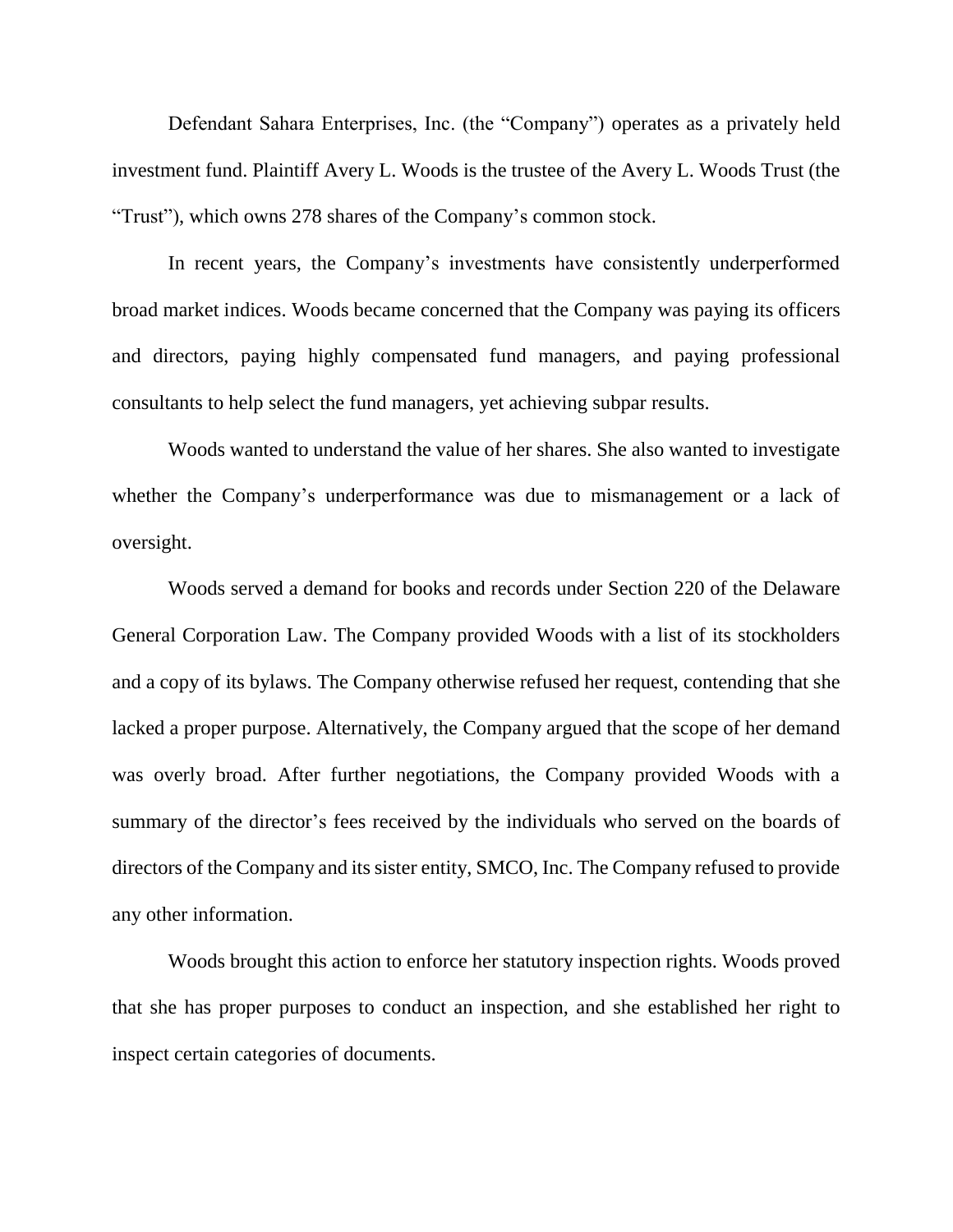## **I. FACTUAL BACKGROUND**

The case was tried on a paper record comprising 122 exhibits. The following facts were proven by a preponderance of the evidence.<sup>1</sup>

### **A. The Company**

The Company is a privately held Delaware corporation with its headquarters in Chicago, Illinois. It operates as a closed-end investment fund for the descendants of Frank H. Woods. *See* JX 24. The Company has fifty-six stockholders, all of whom are members of the Woods family. JX 4 at  $146-50$ .

The Company does not directly own any investments. It is a holding company that owns a 99% member interest in Sahara Investments, LLC, which in turn holds various securities. JX 23 at '578. SMCO is the managing member of Sahara Investments and the holder of its remaining member interest. *Id.*

The current three-entity structure is traceable to a reorganization completed in 2001. Before the reorganization, SMCO and Sahara Investments did not exist. The Company owned its investments directly or through wholly owned subsidiaries. *See* JX 23.

The reorganization was designed to achieve tax benefits by separating the ownership of the Company's investments from the management, administrative, and investment functions. JX 23; JX 24 at '586. To achieve that goal, the Company formed SMCO and

<sup>&</sup>lt;sup>1</sup> Citations in the form "Tr." refer to the trial transcript. Citations in the form "JX at —" refer to trial exhibits; page citations refer to the last three digits of the control or JX number.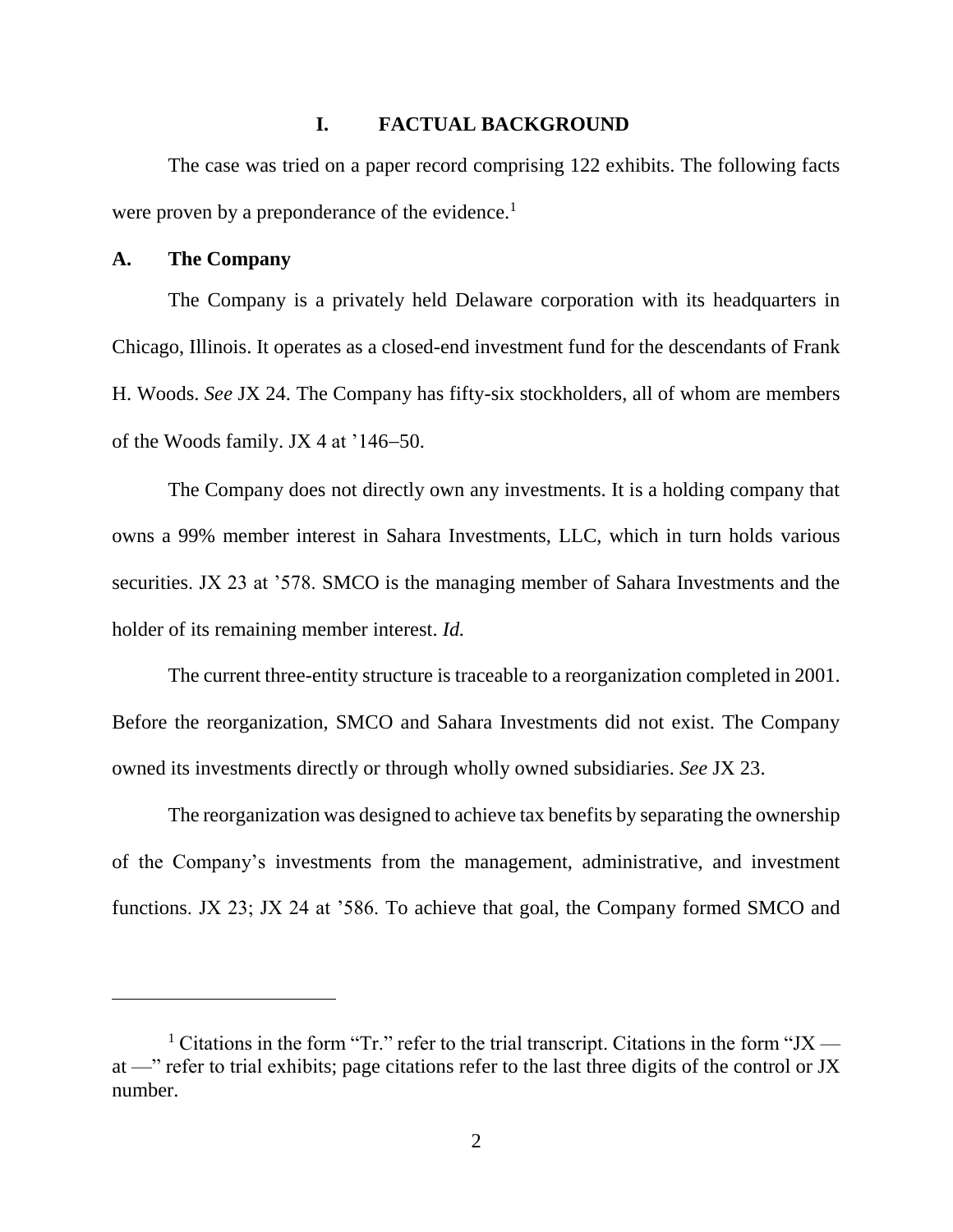Sahara Investments as wholly owned subsidiaries. JX 23 at '578; JX 24 at '586. The Company transferred its employees and management functions to SMCO and its assets to Sahara Investments. JX 24 at '586. The Company then distributed all of its shares in SMCO to the stockholders of the Company, making SMCO a "sister company," rather than a subsidiary. *Id.*

There is no ready market for the Company's shares. Transfer is also restricted by provisions in stockholder agreements to which Woods and other stockholders are parties. *See* Tr. 97.

As a small, privately held corporation, the Company is not obligated to make disclosures under the federal securities laws. Each year, the Company nevertheless provides its stockholders with an annual report that includes audited financial statements. *See, e.g.*, JX 16; JX 22; JX 25. The Company also hosts an annual meeting of stockholders and provides the stockholders with presentations on the Company's performance. *See, e.g.*, JX 14; JX 15; JX 17; JX 18.

The presentations and annual reports provide information about the Company and SMCO on a consolidated basis. The materials treat the two entities as a single company.

### **B. Woods Becomes Concerned About Her Investment.**

The Trust is a revocable trust settled under the laws of the State of Florida. JX 1 at '002, '027. The Trust is the record owner of 278 shares of Company common stock. JX 4 at '149. Woods is the trustee of the Trust.

Over the past several years, Woods became concerned about the Trust's investment in the Company. The Company has six portfolios, categorized as "Domestic Equity,"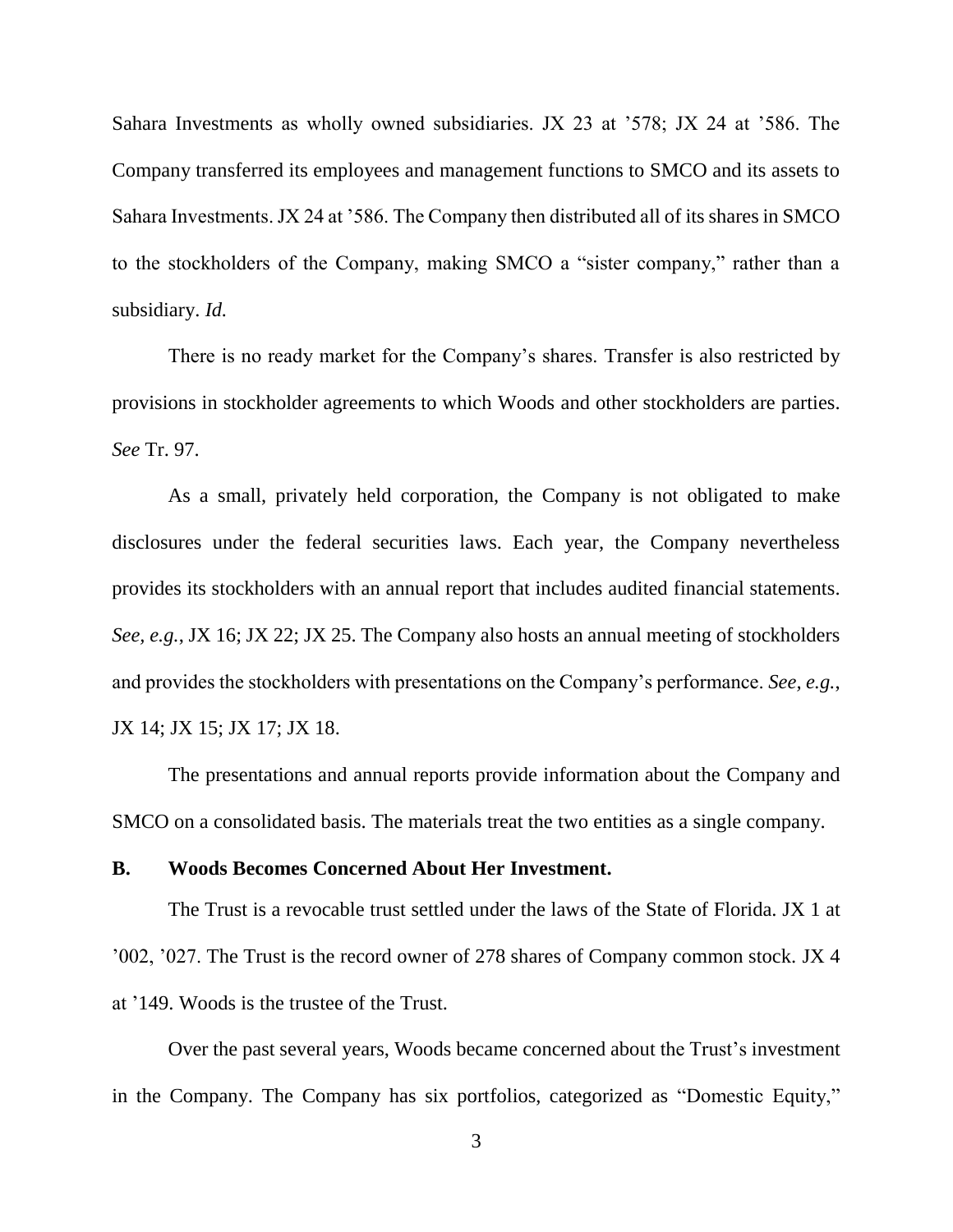"Developed International Equity," "Emerging Markets Equity," "Marketable Alternative Assets," "Non-Marketable Alternative Assets," and "Cash and Fixed Income." JX 15 at '227. The limited information provided by the Company suggests that its portfolios have underperformed broad market indices. For instance, the Company's 2018 annual report noted that the Company's "total return in 2018 was . . . -20 basis points (bp) behind the S&P 500 Index," its "domestic equity return of -9.36% was -498 bp behind the S&P 500 Index," its "program of hedge funds produced a negative return that fell short of long-term expectations," and its "debt was a drag on overall performance in 2018 as loan interest cost exceeded the overall portfolio return." JX 16 at '275–76. The presentation that Company management gave during the same year indicated that the Company had underperformed the S&P 500 over a one-year, three-year, five-year, and ten-year period. JX 18 at '368.

In 2018, the Company paid seven outside investment managers to manage its "Domestic Equity" portfolio. JX 16 at '276. The Company paid multiple outside investment managers to manage its other portfolios as well. *Id.* at '276–78.

The Company pays compensation to directors, officers, and employees to manage the managers who manage its investment portfolios. *See* JX 23 at '579. The Company represented in this action that SMCO employs between thirty and fifty people. *See* JX 23; Tr. 96. The Company also hires consultants to help identify and select portfolio managers. *See* Tr. 110. Woods views these arrangement as forcing the Company to pay fees on top of fees on top of compensation. *See* Tr. 109. Woods believes that Sahara stockholders could achieve better results at a lower cost by investing in index funds. *See* JX 18 at '368; Tr. 15.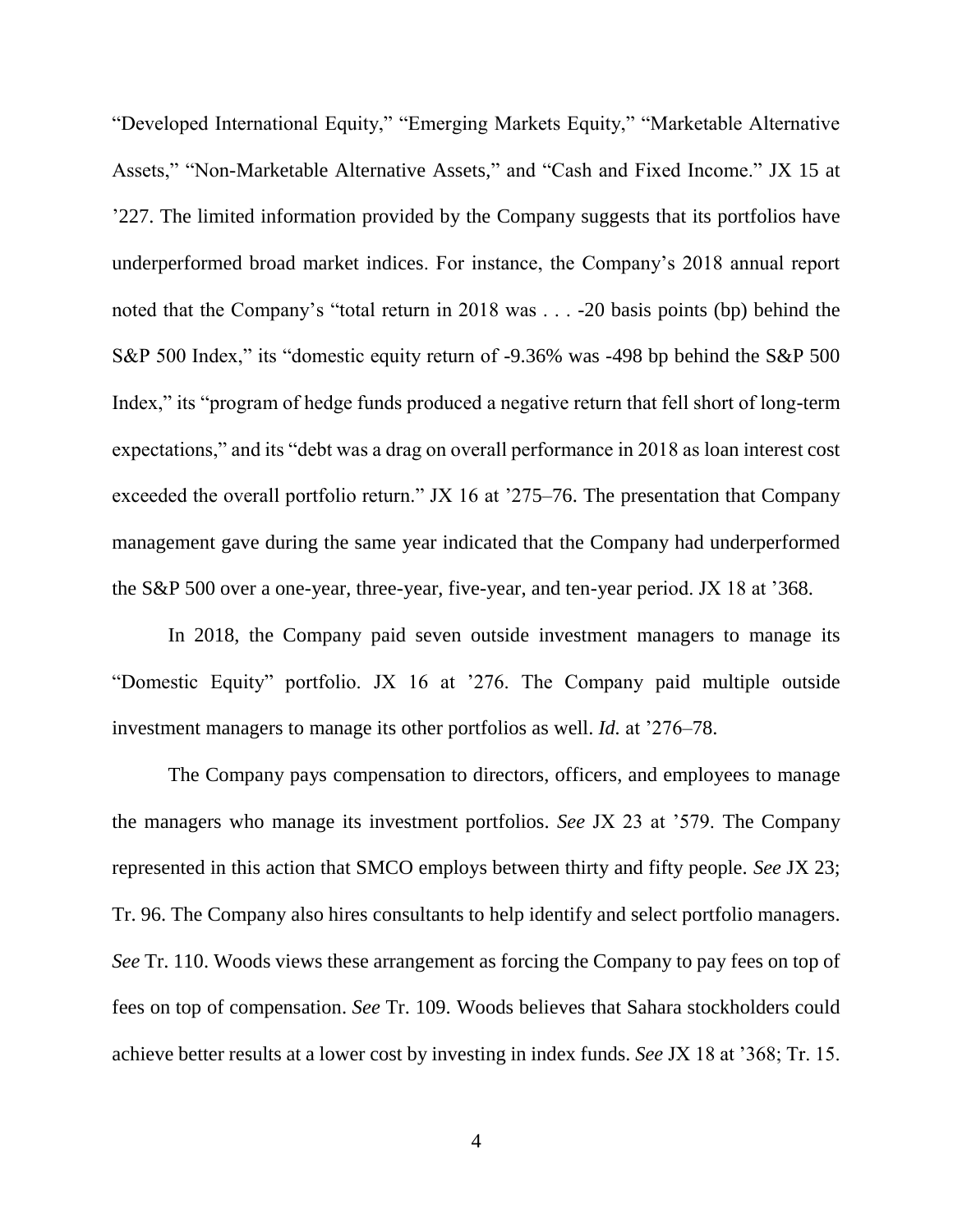The Company has not provided information about its investment strategies, director and officer compensation, or related-party transactions. *See, e.g.*, JX 16; JX 18. Stockholders have been left in the dark, without any information about the potential reasons for the Company's poor performance.

## **C. The Section 220 Demand**

On August 8, 2019, acting on behalf of the Trust, Woods sent the Company a

demand for books and records. *See* JX 2 (the "Demand"). The Demand identified three

purposes for the inspection:

(1) to obtain names and addresses of Company stockholders to enable [the Trust] to communicate with its fellow Company stockholders on matters relating to their mutual interests as stockholders,

(2) to ascertain the value of its interests in the Company, which is privately held and about which public information is therefore unavailable, and

(3) to monitor the directors and officers of the Company to ensure that they act in compliance with their fiduciary duties and have not engaged in any undisclosed self-dealing.

*Id.* at '199–'200 (formatting added). The Demand asked for twelve categories of information. *Id.* at '198–99. The specific requests appear and are addressed in the Legal Analysis. *See infra* Part [II.B.](#page-22-0)

The Company agreed to provide Woods with the "names and addresses of the Company's current record stockholders" and "a copy of the current Bylaws of the Company." JX 4 at '143. The Company otherwise rejected the Demand.

In October 2019, Woods asked the Company to reconsider its rejection of the Demand and produce additional books and records. In December, "as a gesture of good will," the Company provided Woods with "a confidential summary of its directors'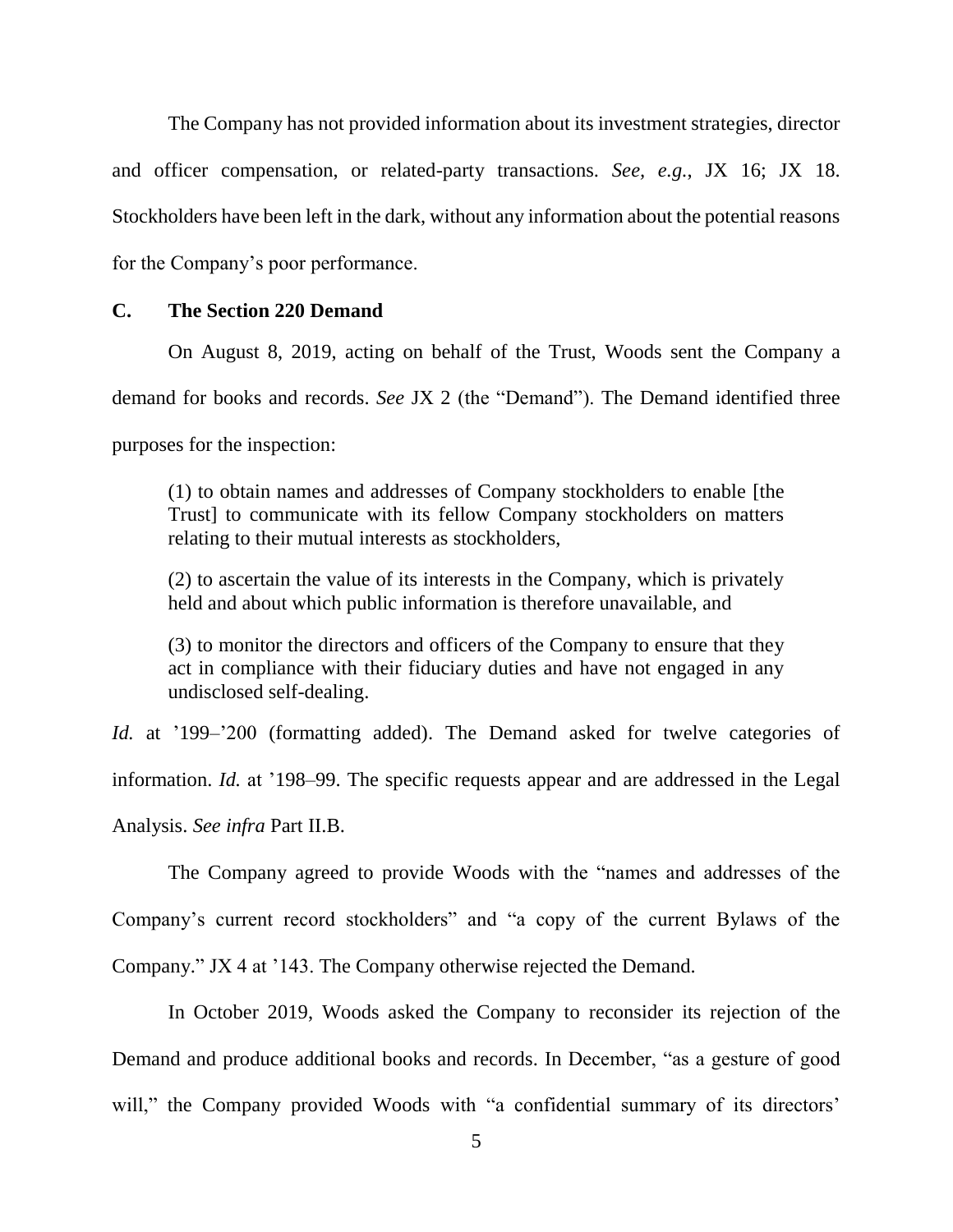compensation for the last five annual terms." JX 6 at '177. The Company otherwise reiterated its rejection of the Demand.

### **D. This Litigation**

On March 2, 2020, Woods filed this action. The Company answered and raised seven affirmative defenses. Dkt. 7. The first affirmative defense stated, "Plaintiff's Complaint should be dismissed as moot because Sahara is a non-operating holding company that lacks many of the 'books and records' sought by Plaintiff." *Id.* at 19. It is not clear how lacking many documents would render the action "moot." Regardless, that was the Company's position.

On April 3, 2020, the parties had a call to discuss the answer, including the first affirmative defense. JX 7; *see also* Dkt. 10 at 3–4. The Company represented that it could not access many of the books and records sought in the Demand because they were held by SMCO. The Company took the position that it had no right, contractual or otherwise, to obtain books and records held by SMCO. *See* Dkt. 10 at 3.

By letter dated April 21, 2020, the Company raised its "mootness" defense with the Court, asking to defer trial and arguing that Woods should serve a separate demand on SMCO. Dkt. 10. The Company represented as follows:

As plaintiff has known (for years), SMCO -- *not [the Company]* -- makes the investment management decisions for [Investments]. SMCO also hires all personnel responsible for operating the investment business. [The Company] is a holding company, including its ~99% ownership interest in [Sahara Investments]. . . . Thus, Ms. Woods's demand to investigate alleged mismanagement in connection with the "investment business" and to value her shares should have been directed to SMCO, not [the Company].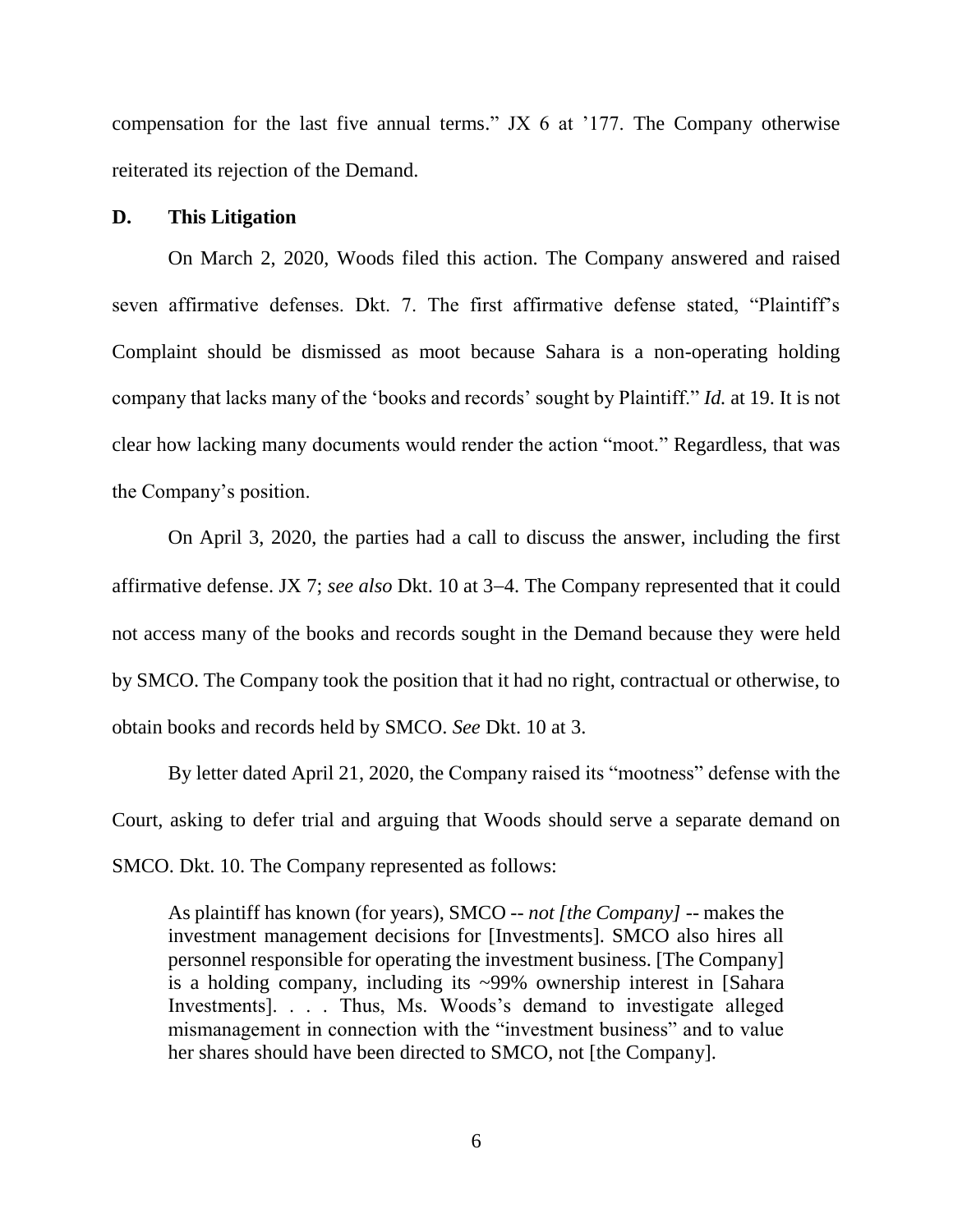*Id.* at 2–3 (emphasis in original). The Company represented that "SMCO is a separate legal entity not controlled by [the Company], with its own board, corporate formalities and governance documents. Accordingly, [the Company] is not able to agree to produce SMCO's documents in a Section 220 action, as that decision belongs only to SMCO." *Id.* at 5.

A trial on a paper record took place on May 21, 2020. At trial, the Company stood by its position that it might not have any responsive documents. Tr. 96–97, 123.

## **II. LEGAL ANALYSIS**

Section 220(b) of the Delaware General Corporation Law grants "[a]ny stockholder" the right "to inspect for any proper purpose . . . [t]he corporation's stock ledger, a list of its stockholders, and its other books and records . . . ." 8 *Del. C.* § 220(b). "Section 220 is now recognized as 'an important part of the corporate governance landscape.'" *Seinfeld v. Verizon Commc'ns, Inc.*, 909 A.2d 117, 120 (Del. 2006) (quoting *Sec. First Corp. v. U.S. Die Casting & Dev. Co.*, 687 A.2d 563, 571 (Del. 1997)).

To obtain books and records under Section 220(b), the plaintiff must establish by a preponderance of the evidence (i) its status as a stockholder, (ii) compliance with the statutory requirements for making a demand, and (iii) a proper purpose for conducting the inspection. *Cent. Laborers Pension Fund v. News Corp.*, 45 A.3d 139, 144 (Del. 2012). After meeting these requirements, the plaintiff must demonstrate by a preponderance of the evidence that "each category of books and records is essential to accomplishment of the stockholder's articulated purpose for the inspection." *Thomas & Betts Corp. v. Leviton*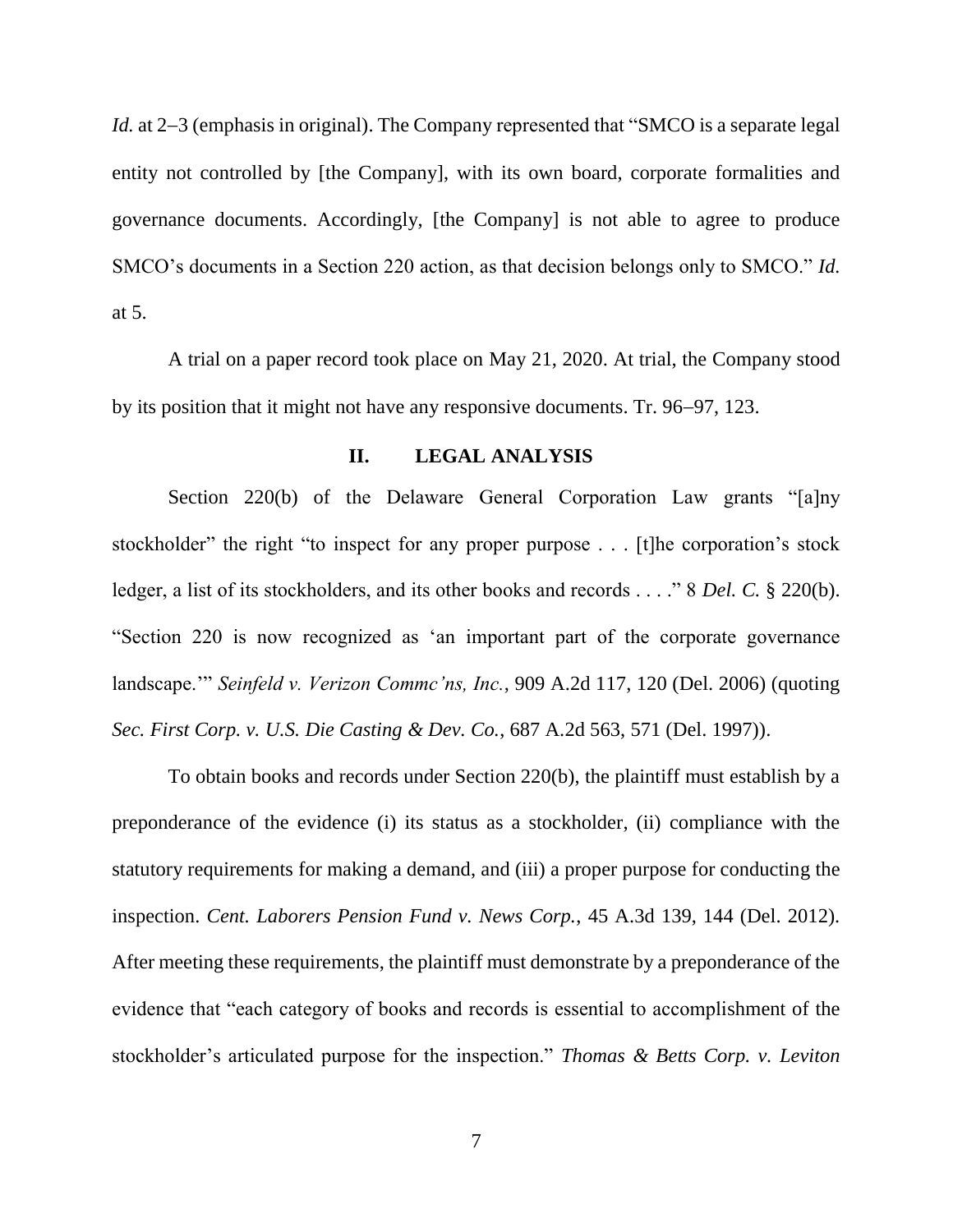*Mfg. Co.*, 681 A.2d 1026, 1035 (Del. 1996). The disputed issues in this case are whether the Trust has a proper purpose and the scope of the inspection.

## **A. The Trust's Purposes**

"The paramount factor in determining whether a stockholder is entitled to inspection of corporate books and records is the propriety of the stockholder's purpose in seeking such inspection." *CM & M Gp., Inc. v. Carroll*, 453 A.2d 788, 792 (Del. 1982). In the language of the statute, "[a] proper purpose shall mean a purpose reasonably related to such person's interest as a stockholder." 8 *Del. C.* § 220(b).

"There is no shortage of proper purposes under Delaware law . . . ." *Melzer v. CNET Networks, Inc.*, 934 A.2d 912, 917 (Del. Ch. 2007). Prior cases have recognized that a stockholder can state a proper purpose by seeking

- to investigate allegedly improper transactions or mismanagement;
- to clarify an unexplained discrepancy in the corporation's financial statements regarding assets;
- to investigate the possibility of an improper transfer of assets out of the corporation;
- to ascertain the value of his stock;
- to aid litigation he has instituted and to contact other stockholders regarding litigation and invite their association with him in the case;
- "[t]o inform fellow shareholders of one's view concerning the wisdom or fairness, from the point of view of the shareholders, of a proposed recapitalization and to encourage fellow shareholders to seek appraisal";
- "to discuss corporate finances and management's inadequacies, and then, depending on the responses, determine stockholder sentiment for either a change in management or a sale pursuant to a tender offer";
- to inquire into the independence, good faith, and due care of a special committee formed to consider a demand to institute derivative litigation;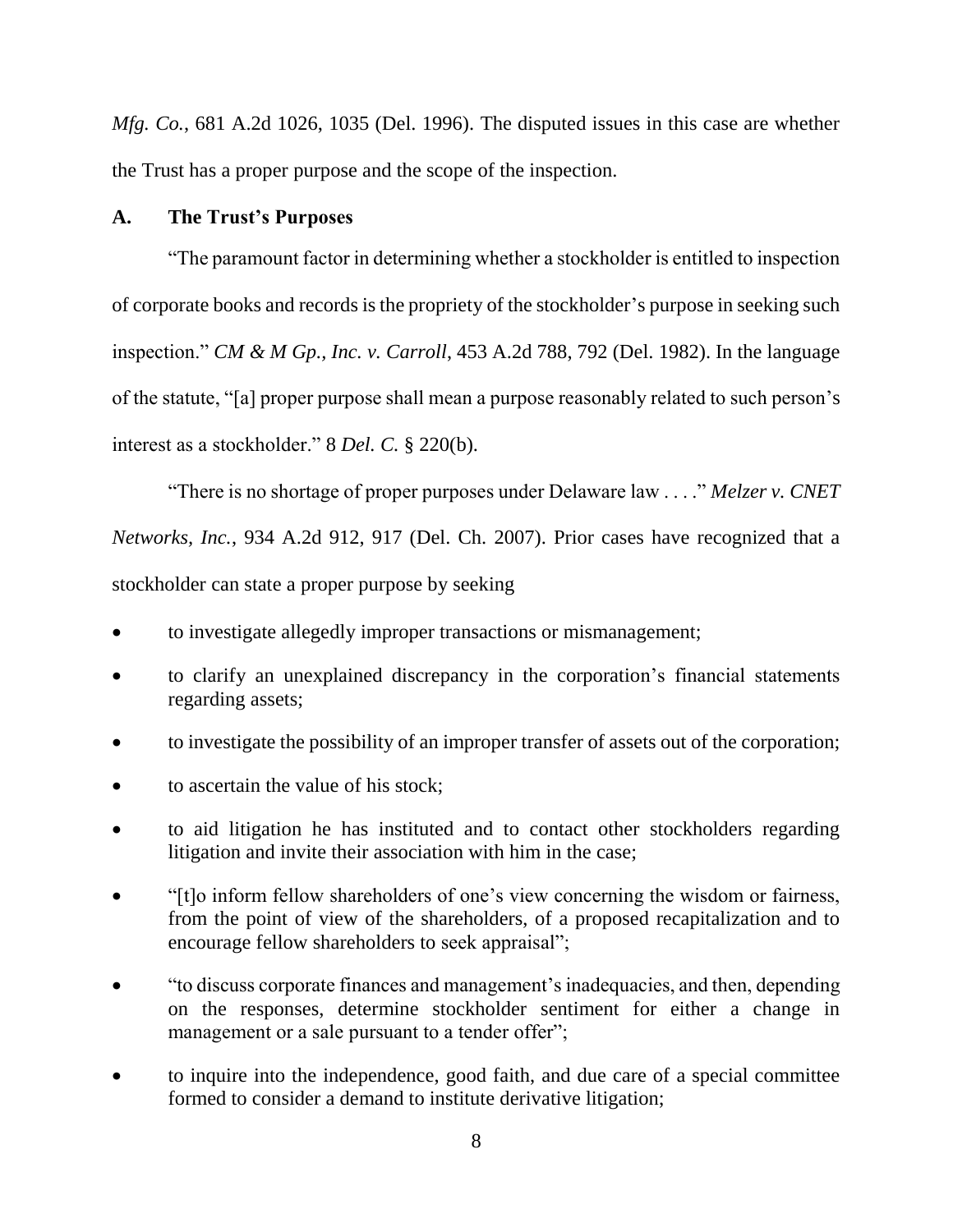- to communicate with other stockholders regarding a tender offer;
- to communicate with other stockholders in order to effectuate changes in management policies;
- to investigate the stockholder's possible entitlement to oversubscription privileges in connection with a rights offering;
- to determine an individual's suitability to serve as a director;
- to obtain names and addresses of stockholders for a contemplated proxy solicitation; or
- to obtain particularized facts needed to adequately allege demand futility after the corporation has admitted engaging in backdating stock options.

*City of Westland Police & Fire Ret. Sys. v. Axcelis Techs., Inc.*, 1 A.3d 281, 289 n.30 (Del.

2010) (emphasis omitted, formatting altered to add bullets, and internal footnotes omitted) (quoting Edward P. Welch et al., *Folk on the Delaware General Corporation Law, Fundamentals* § 220.6.3, at GCL-VII-202 to -206 (2009 ed.)).

#### 1. **Valuing The Trust's Shares**

The most straightforward purpose in the Demand is "to ascertain the value of [the Trust's] interests in the Company." JX 2 at '199. Woods has established that she holds this purpose and is entitled to an inspection.

"Valuation of a stockholder's investment in a corporation, particularly where the corporation is privately held, has long been recognized as a proper purpose under 8 *Del. C.*

 $$220."^2$ 

<sup>2</sup> *Thomas & Betts Corp. v. Leviton Mfg. Co.*, 685 A.2d 702, 713 (Del. Ch. 1995), *aff'd*, 681 A.2d 1026 (Del. 1996); *see also CM & M Gp.*, 453 A.2d at 792 ("[T]he valuation of one's shares is a proper purpose for the inspection of corporate books and records.");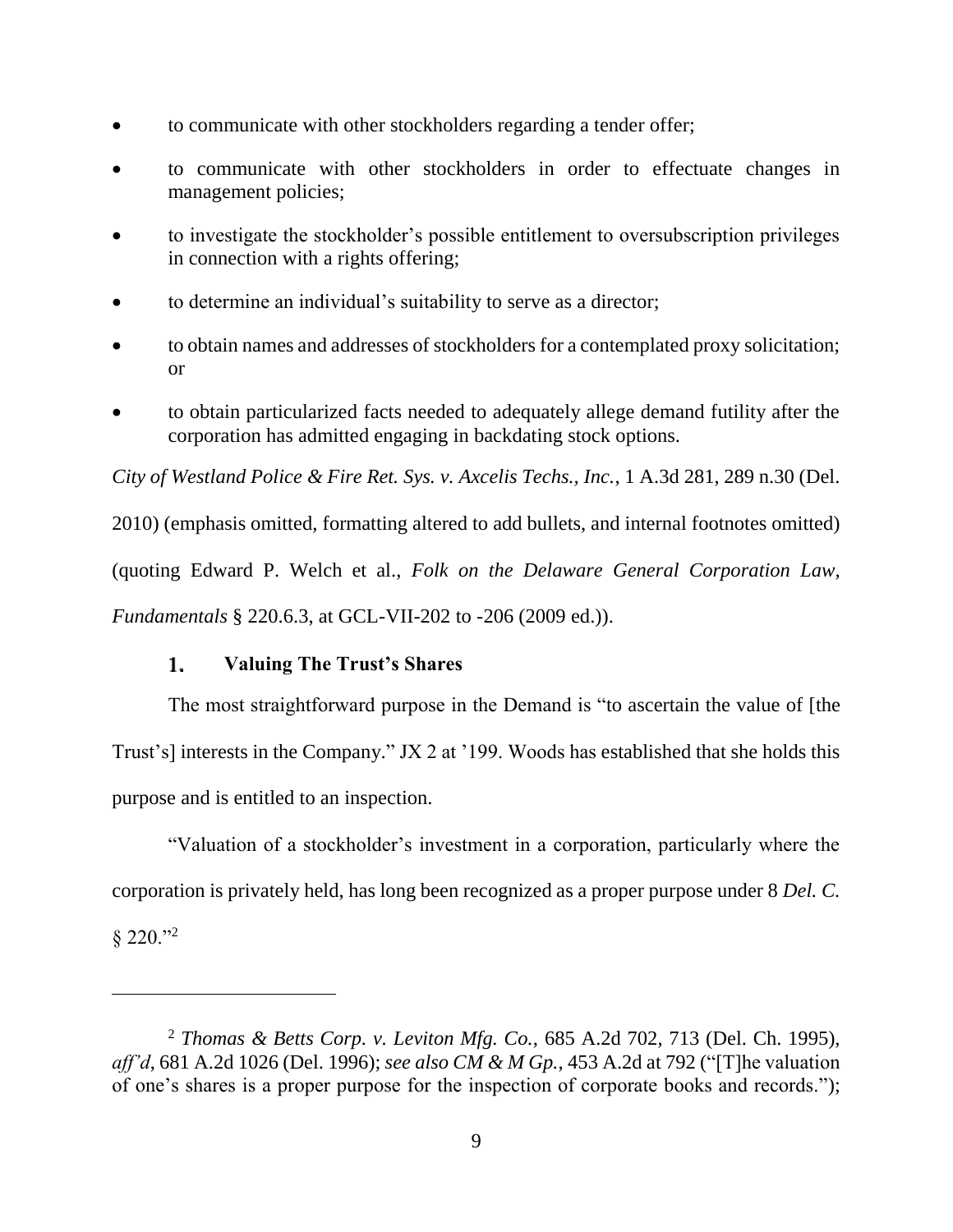Because they do not receive the mandated, periodic disclosures associated with a publicly held corporation, minority shareholders in a privately held corporation face certain unique risks. Such shareholders may, therefore, have a legitimate need to inspect the corporation's books and records to value their investment, in order to decide whether to buy additional shares, sell their shares, or take some other action to protect their investment.

*Thomas & Betts*, 685 A.2d at 713. The Court of Chancery "has recognized on several occasions that because of the absence of a publicly traded market, a shareholder in a closely held corporation has no ability to value his or her shares, yet would need to make an initial valuation, if only to determine whether the shares are marketable, and if so, at what price."<sup>3</sup>

Here, the Trust is a stockholder of the Company, which is privately held. Woods seeks books and records, in part, so that she "can ascertain the value of [the Trust's] interests in the Company." Dkt. 13 at 3. That is a valid purpose.

 $\overline{a}$ 

*Quantum Tech. P'rs IV, L.P. v. Ploom, Inc.*, 2014 WL 2156622, at \*8 (Del. Ch. May 14, 2014) ("It is settled law that the valuation of one's shares is a valid purpose to inspect books and records."); *Madison Ave. Inv. P'rs, LLC v. Am. First Real Estate Inv. P'rs, L.P*., 806 A.2d 165, 174 (Del. Ch. 2002) ("It is settled law in Delaware that valuation of one's shares is a proper purpose for the inspection of corporate books and records." (internal quotation marks omitted)).

<sup>3</sup> *Id.* at 713 n.10 (collecting authorities); *see also Bosse v. WorldWebDex Corp.*, 2009 WL 2425718, at \*1 (Del. Ch. July 30, 2009) (noting that a stockholder's purpose of "determining the value of his stock" is "a clearly proper purpose when, as here, a company's stock is not publicly listed or otherwise traded in a market where valuation determinations can be readily made"); *Macklowe v. Planet Hollywood, Inc.*, 1994 WL 560804, at \*4 (Del. Ch. Sept. 29, 1994) ("When a minority shareholder in a closely held corporation whose stock is not publicly traded needs to value his or her shares in order to decide whether to sell them, normally the only way to accomplish that is by examining the appropriate corporate books and records.").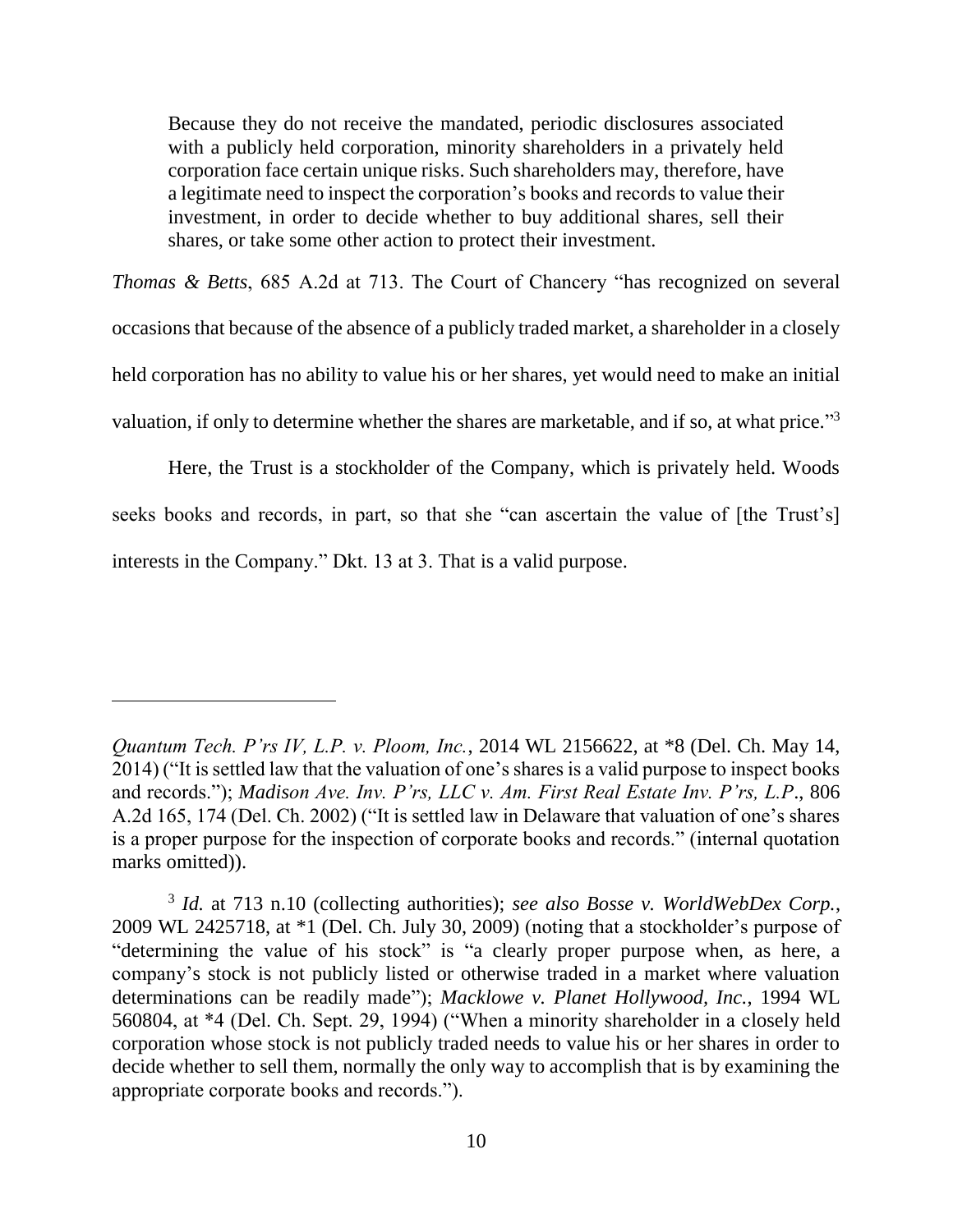In response, the Company argues that Woods failed to prove "that she *actually* has an intent to use the requested books and records" to value her shares. Dkt. 14 at 25 (emphasis in original). The Company maintains that a "mere incantation of an accepted 'valuation' purpose in a private corporation is [not] sufficient." Dkt. 23 at 14. According to the Company, a stockholder must demonstrate "*why* she needs to value shares." Dkt. 14 at 3 (emphasis added). The Company argues that Woods had to point to some reason for valuing her shares, such as evidence that she has a desire "to sell her shares, buy out another family member, personal estate planning, apply for credit, make an offer to purchase the Company, or none of the above." *Id.* at 25.

The Company's position is contrary to Delaware law. It would require that a stockholder establish both a proper purpose (valuing shares) and an end use for the resulting valuation. Delaware law does not require that a stockholder establish both a purpose for seeking an inspection and an end to which the fruits of the inspection will be put. *Cf. Lebanon Cty. Emps.' Ret. Fund v. AmerisourceBergen Corp.*, 2020 WL 132752, at \*11–14 (Del. Ch. Jan. 13, 2020). It is sufficient under Delaware law that a stockholder has a proper purpose reasonable related to its interests as a stockholder, such as valuing its shares. *See* 8 *Del. C.* § 220(b).

Delaware precedent explicitly rejects the Company's position. A plaintiff's purpose "to value her shares" in the company "is clearly related to her interest as a stockholder of [the company], and is therefore legally proper under 8 *Del. C.* § 220(b)." *Macklowe*, 1994 WL 560804, at \*4 (citing *CM & M Gp.*, 453 A.2d at 792–93; *Radwick Pty., Ltd. v. Med.*, *Inc.*, 1984 WL 8264 (Del. Ch. Nov. 7, 1984)). "There is no requirement that [a stockholder]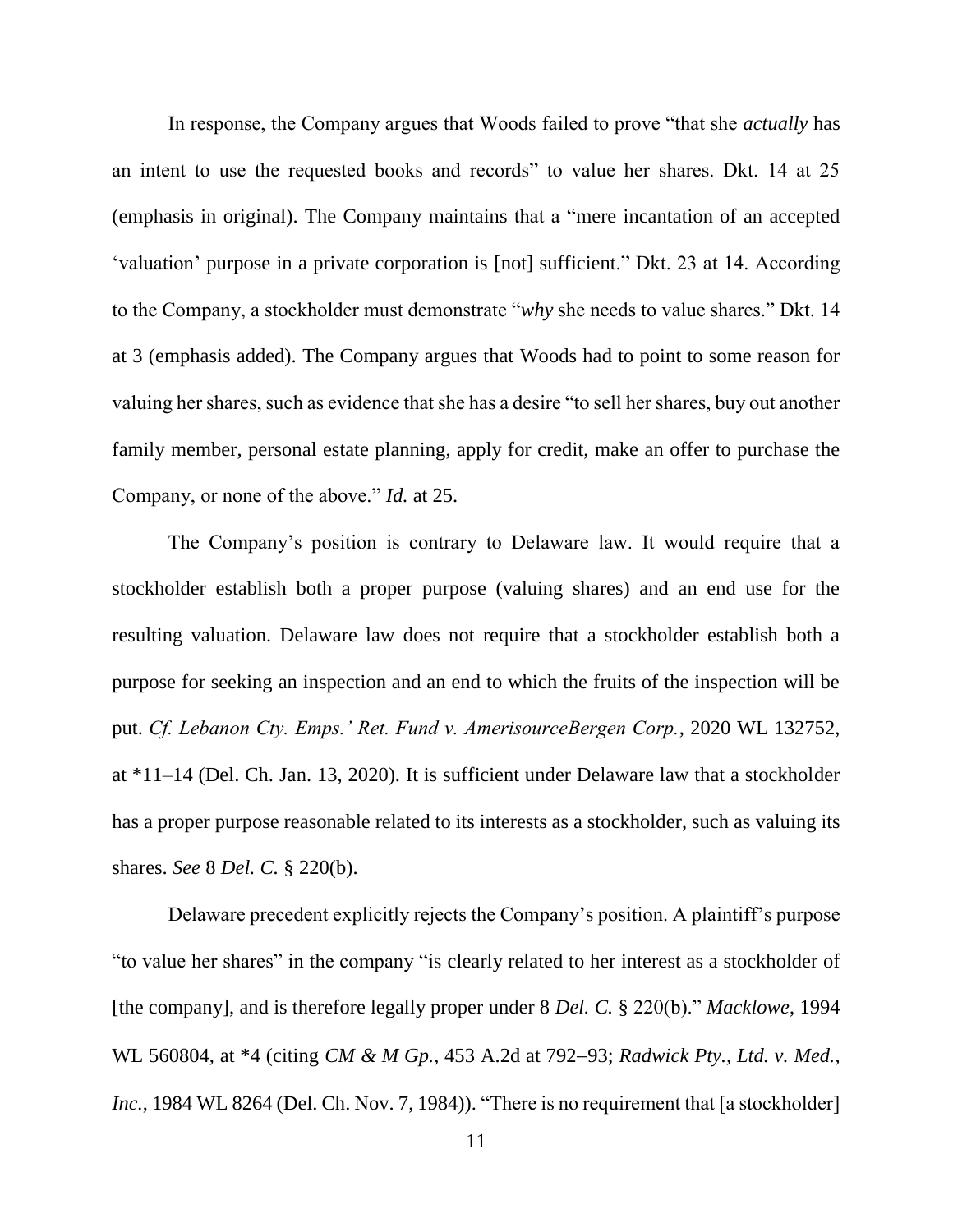must, in addition [to stating a valuation purpose], have taken concrete steps to sell her shares in order to rely upon that purpose as a basis for seeking inspection under § 220." *Id.*

Instead, once a stockholder has identified a proper purpose, such as valuing shares, the burden shifts to the corporation to prove that the stockholder's avowed purpose is not her actual purpose and that her actual purpose for conducting the inspection is improper. *See Pershing Square, L.P. v. Ceridian Corp.*, 923 A.2d 810, 817 (Del. Ch. 2007). "This showing is not made where a secondary improper purpose exists. Instead, in order to succeed, the defendant must prove that the plaintiff pursued its claim under false pretenses, and its primary purpose is indeed improper. Such a showing is fact intensive and difficult to establish." *Id.*

The Company relies on two cases to support its contention that a stockholder must identify an end use for the valuation. Both involved efforts by a corporation to prove that a stockholder had an improper purpose.

The first is *Radwick*, where the stockholder was an Australian-based investment firm that had acquired a significant stake in a privately held medical company. *See* 1984 WL 8264, at  $*1$ . The investor "became concerned about the dilution of its holdings as a result of private placements." *Id.* The investor also became concerned that the company was undertaking a major expansion in Australia without consulting with the investor or taking advantage of its expertise. *Id.* The investor sought books and records to value its shares. *Id.* at \*2. The company contended that the investor's purpose was pretextual and that the investor was merely trying to harass the company. *Id.* at \*3. In support of this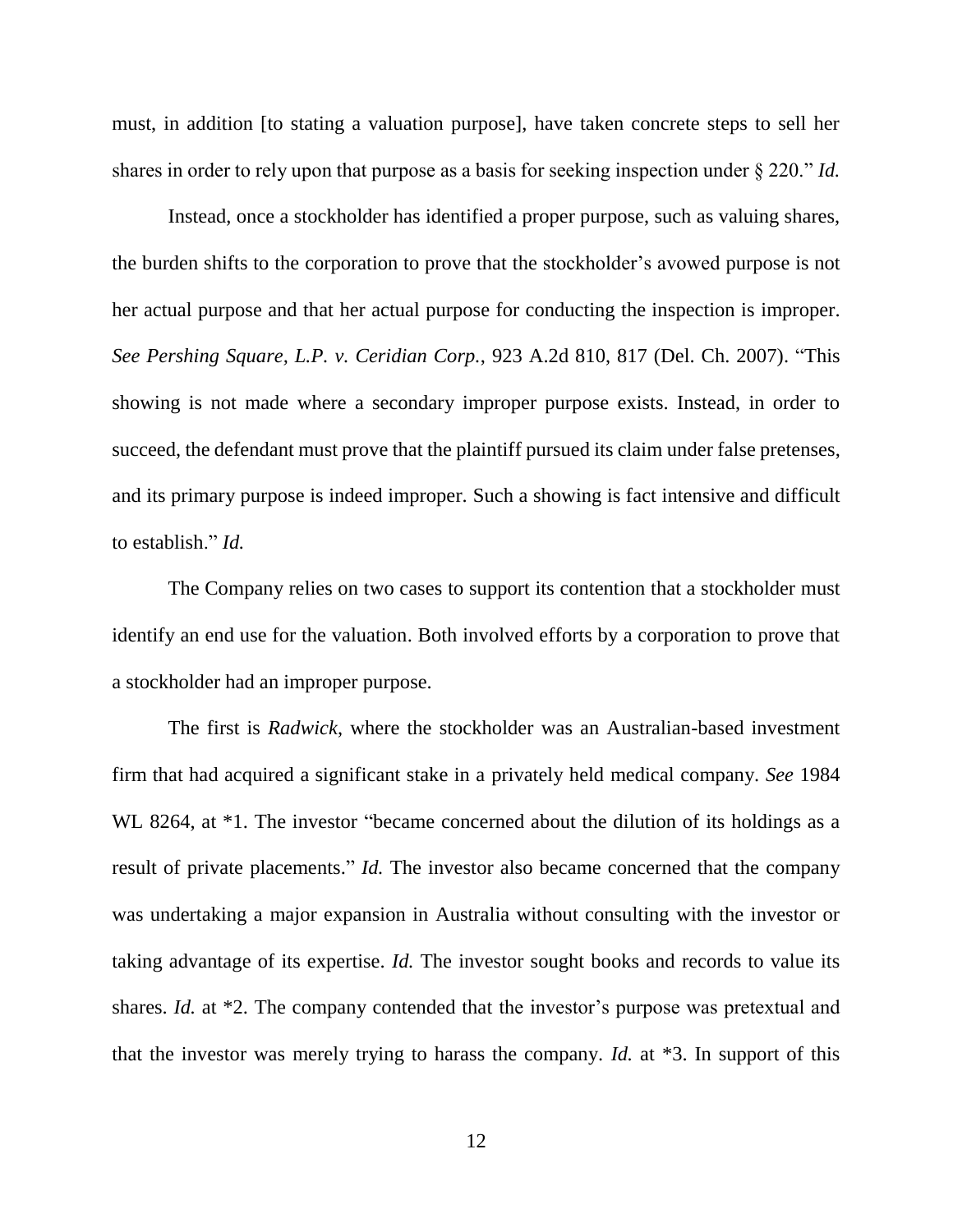argument, the company pointed out that the investor admitted that it had not yet decided whether to buy or sell its shares and might decide to do nothing. *Id.*

The court held that the investor's valuation purpose was bona fide, explaining, "It is settled law in Delaware that valuation of one's shares is a proper purpose for the inspection of corporate books and records. Furthermore, once a proper purpose is established, any secondary purpose or ulterior motive is irrelevant." *Id.* at \*2 (citations omitted). The court concluded that, "as stated in its demand letter, [the plaintiff sought] the enumerated books and records in order to value its stock." *Id.* at \*3. The court observed that the investor's open-mindedness toward what to do with its shares was "only a reflection of the business realities of any possible transaction where the party is not forced to accept the deal regardless of its terms." *Id*.

The *Radwick* decision does not suggest that a stockholder must have a sincerely held valuation purpose and also show some external reason for needing a valuation. The *Radwick* decision instead demonstrates that a stockholder only needs a sincerely held valuation purpose.

The second case is *Helmsman Management Services., Inc. v. A & S Consultants, Inc.*, 525 A.2d 160 (Del. Ch. 1987). There, the stockholder had invested in a privately held corporation as part of a business deal that also included a license agreement, which the court labeled the "1983 Agreement." *Id.* at 161. When the stockholder sought books and records to value its shares, the corporation maintained that the stockholder did not have a proper purpose, claiming that the stockholder "seeks to gather evidence to support a potential claim to recover monies under the 1983 Agreement." *Id.* at 164. There was some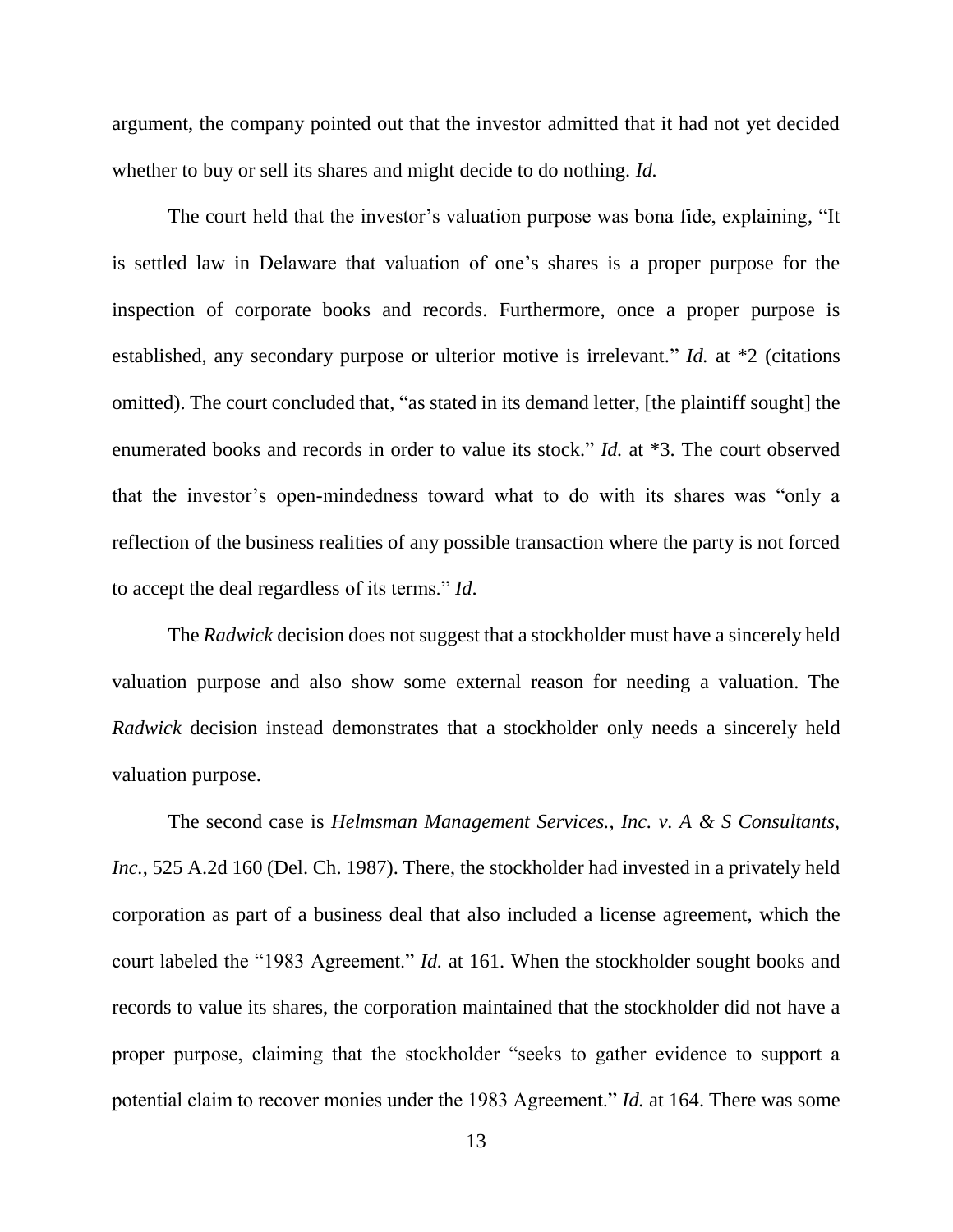evidence to support this possibility, and the court expressed concern that the stockholder's valuation purpose "is, at the present time, somewhat academic." *Id.* at 165. In that context, the court observed that it was "not sufficient for [the stockholder] merely to assert that it would like to value [its] stock. Without a showing of a present need for such a valuation, a mere statement of that purpose, though valid in law, might not be *bona fide* in fact." *Id.*

After reviewing the evidence, the *Helmsman* court concluded that the stockholder's valuation purpose was bona fide, even though the stockholder had "made no decision to dispose of [its] stock, [had] taken no steps to market that stock, and [had] no potential buyer for it." *Id.* In accepting the stockholder's valuation purpose, the court relied on the circumstances that typically confront a stockholder in a small, privately held company:

There is a very limited market for [the] stock; indeed, given the corporation's right of first refusal, the only potential buyer may be [the corporation itself]. For that reason, [the stockholder] must necessarily resort to [the corporation's] books and records to establish a value as a predicate for deciding whether its stockholdings are marketable and, if so, on what terms. Those considerations, plus [the stockholder's] interest in extricating itself from a minority stockholder position in a corporation with which it is no longer in a friendly relationship, persuade me that [the stockholder's] valuation purpose is valid in fact as well as in law.

*Id.* Like *Radwick*, *Helmsman* did not hold that stockholder must demonstrate a need to value her shares to satisfy her burden under Section 220. The *Helmsman* decision instead reflects the settled proposition of law that a valuation purpose must be bona fide.

As *Radwick* and *Helmsman* show, Section 220 does not require a stockholder to say why it seeks to value its shares. But this does not make the stockholder's intentions irrelevant. If a defendant argues that a stockholder has an improper purpose and has evidence to support its assertion, then a stockholder can point to how it plans to use the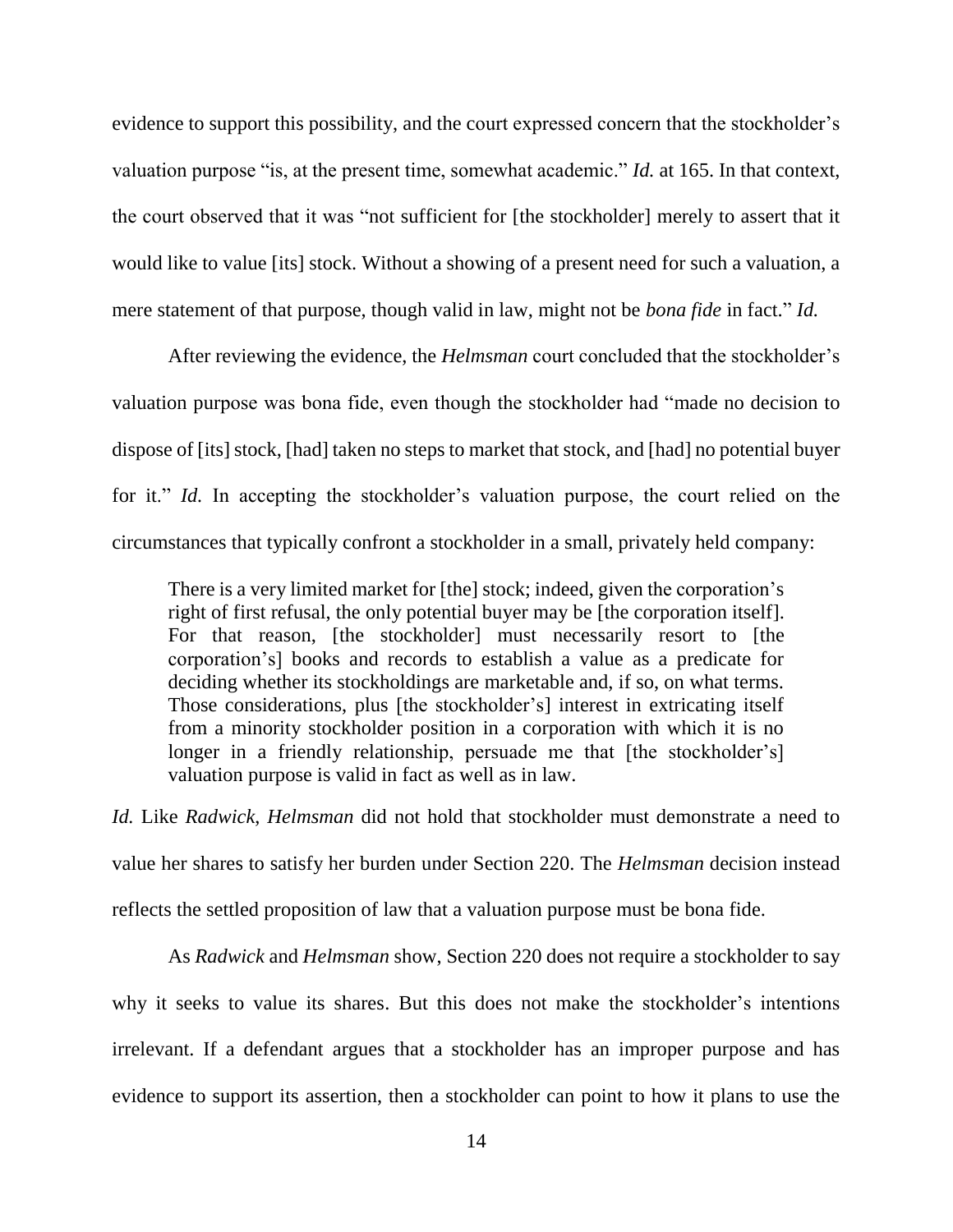valuation as evidence that its claimed purpose is its actual purpose. If a stockholder cannot identify a credible potential end use, then the court may infer that the stockholder's stated purpose is not its actual purpose. *See Marathon P'rs, L.P. v. M & F Worldwide Corp.*, 2004 WL 1728604, at \*8 (Del. Ch. July 30, 2004). Or, as in *Radwick*, *Helmsman*, and other cases, the court may credit the stockholder's valuation purpose. *See Kortüm v. Webasto Sunroofs, Inc.*, 769 A.2d 113, 123 (Del. Ch. 2000) (holding that the fact that the plaintiff "has not yet decided whether (or not) to purchase or sell, [does] not—alone and without more—defeat the factual *bona fides* of its valuation purpose").

In the Demand, Woods averred that she wanted "to ascertain the value of [the Trust's] interests in the Company." JX 2 at '199. She did not describe what she might do with the valuation, but that is not required. She later indicated that she may sell her shares. Dkt. 13 at 28, 34. The circumstances she faces as a minority stockholder in a private company that is underperforming render her verified assertion that she wishes to value her shares more than sufficient.

The Company failed to prove that valuing the Trust's shares was not Woods' actual purpose and that she in fact has some ulterior and improper purpose. The Company offered no evidence on this point. The Company chose not to depose Woods, and it did not point to any documents or circumstances that suggest an improper motive. *See* Tr. 22, 61–62. The Company only offered suspicions based on its professed inability to understand why Woods might want books and records. *See* Tr. 57, 63, 91. Wondering why a stockholder might want to value her shares, particularly when the stockholder has offered credible reasons, is not enough to carry the Company's burden.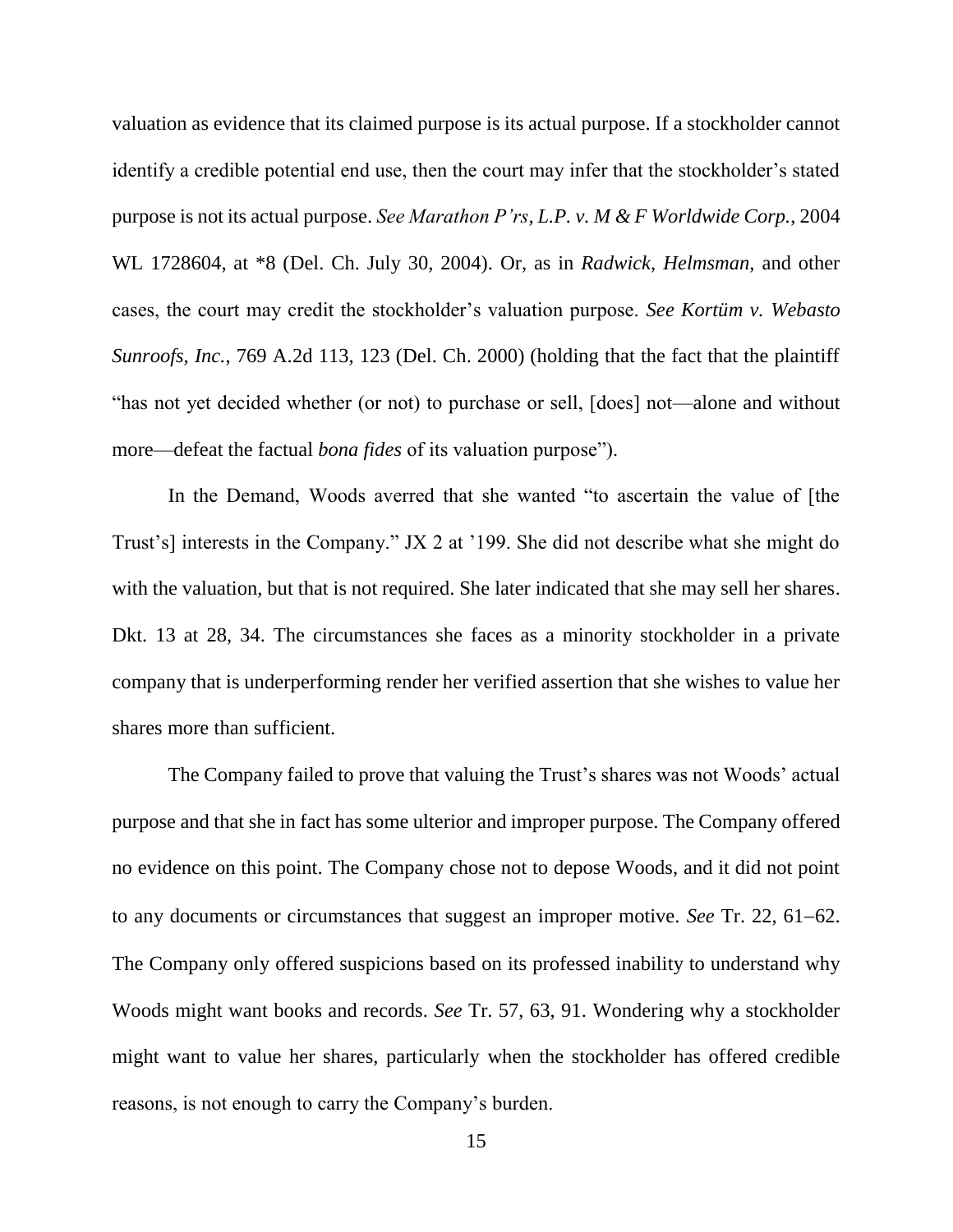Woods established that she has a proper purpose in seeking to value her shares. She is entitled to inspect books and records in support of that purpose.

#### $2.$ **Investigating Wrongdoing Or Mismanagement**

The Demand also cites a desire "to monitor the directors and officers of the Company to ensure that they act in compliance with their fiduciary duties and have not engaged in any undisclosed self-dealing." JX 2 at '199. In framing Woods' purpose in this fashion, the Demand departed from the more customary verbiage of "investigating wrongdoing or mismanagement." Based on Woods' briefing and arguments at trial, this decision construes her framing as synonymous with the customary version.

"It is well established that a stockholder's desire to investigate wrongdoing or mismanagement is a 'proper purpose.'" *Seinfeld*, 909 A.2d at 121.

One of the most traditional proper purposes for a § 220 demand is the investigation of possible wrongdoing by management. When a stockholder has made a colorable showing of potential wrongdoing, inspecting the company's books and records can help the stockholder to ferret out whether that wrongdoing is real and then possibly file a lawsuit if appropriate.

*KT4 P'rs v. Palantir Techs. Inc.*, 203 A.3d 738, 758 (Del. 2019).

To obtain books and records to investigate corporate wrongdoing, a stockholder must "show, by a preponderance of the evidence, a credible basis from which the Court of Chancery can infer there is possible mismanagement that would warrant further investigation . . . ." *Seinfeld*, 909 A.2d at 123. The stockholder need only establish by a preponderance of the evidence that there is a credible basis from which the court can infer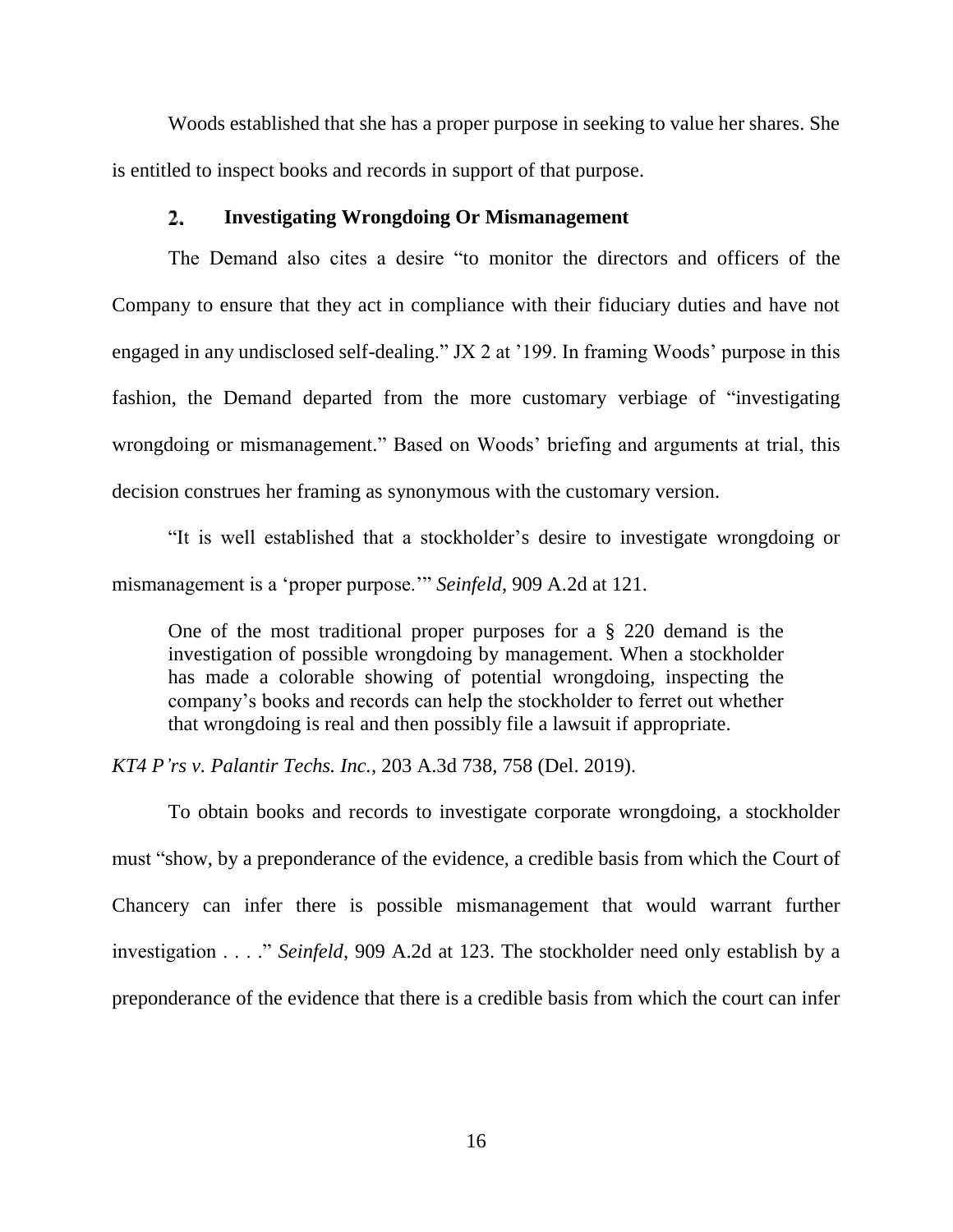a possibility of wrongdoing. "A stockholder is not required to prove by a preponderance of the evidence that [wrongdoing] and mismanagement are actually occurring."<sup>4</sup>

The "credible basis" standard is "the lowest possible burden of proof." *Seinfeld*, 909 A.2d at 123. A plaintiff may meet it by making "a credible showing, through documents, logic, testimony or otherwise, that there are legitimate issues of wrongdoing." *Id.*; *accord Sec. First*, 687 A.2d at 568. The plaintiff may rely on circumstantial evidence. *Wal-Mart Stores, Inc. v. Ind. Elec. Workers Pension Tr. Fund IBEW*, 95 A.3d 1264, 1273 (Del. 2014). The plaintiff also may rely on hearsay, as long as it is sufficiently reliable.<sup>5</sup> A stockholder, however, cannot obtain books and records simply because the stockholder disagrees with a board decision, even if the decision turned out poorly in hindsight. *See, e.g.*, *Okla. Firefighters Pension & Ret. Sys. ex rel. Citigroup, Inc. v. Corbat*, 2017 WL 6452240, at \*18 (Del. Ch. Dec. 18, 2017) (collecting authorities).

Woods contends that that there is a credible basis to suspect wrongdoing because the Company's "investments have consistently underperformed key market indexes, while

<sup>4</sup> *Seinfeld*, 909 A.2d at 123 (internal quotation marks omitted); *accord Axcelis*, 1 A.3d at 286–87 ("Such evidence need not prove that wrongdoing, in fact, occurred."); *Sec. First*, 687 A.2d at 565 ("The stockholder need not actually prove the wrongdoing itself by a preponderance of the evidence."); *id.* at 567 ("The actual wrongdoing itself need not be proved in a Section 220 proceeding, however."); *Thomas & Betts*, 681 A.2d at 1031 ("[Stockholders] are not required to prove by a preponderance of the evidence that waste and [mis]management are actually occurring.").

<sup>5</sup> *See Thomas & Betts*, 681 A.2d at 1032–33; *Marmon v. Arbinet-Thexchange, Inc.*, 2004 WL 936512, at \*4 (Del. Ch. Apr. 28, 2004); *Skoglund v. Ormand Indus., Inc.*, 372 A.2d 204, 208–13 (Del. Ch. 1976).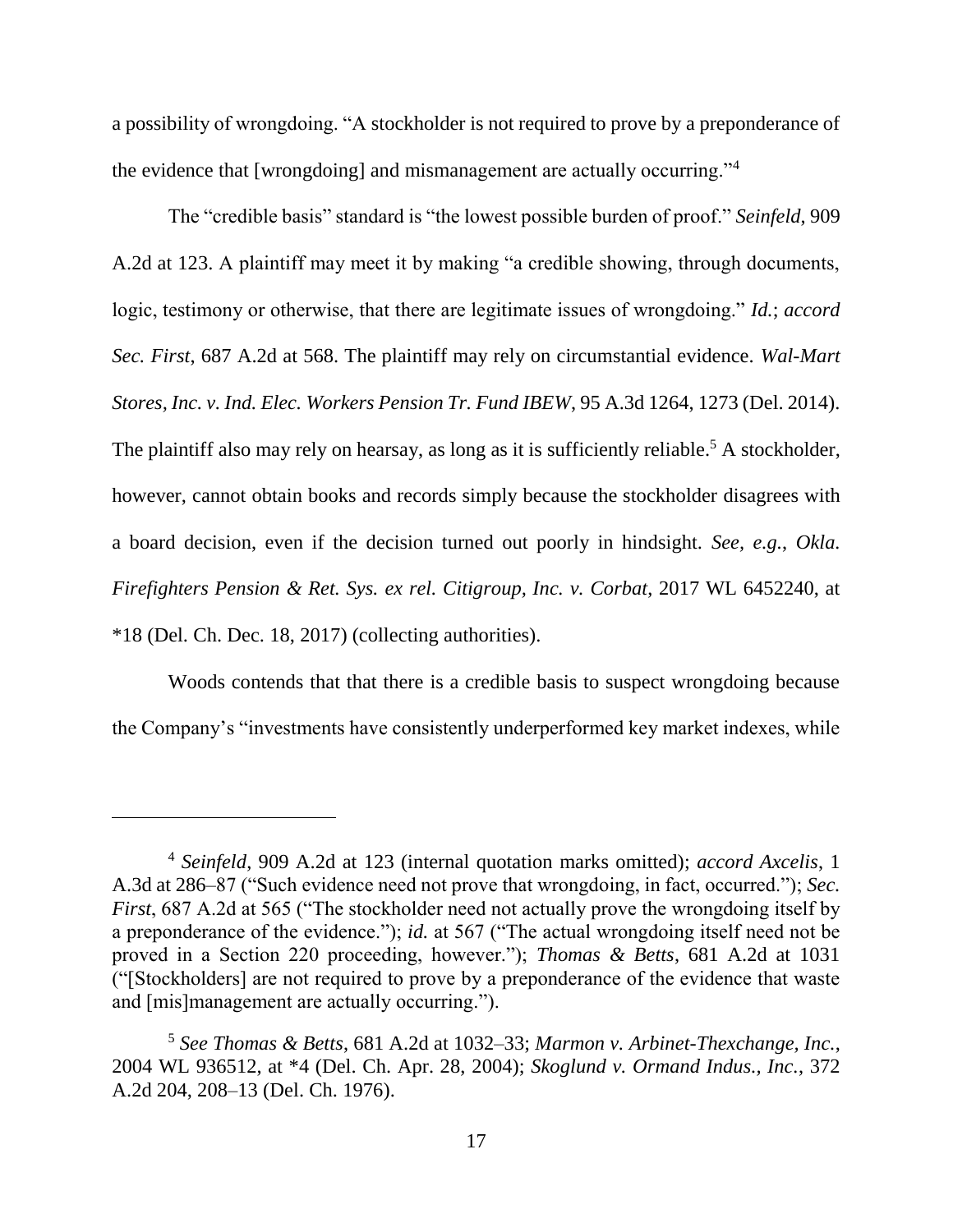the Company has steadfastly refused to provide information about the compensation that the Company has paid to its officers, employees and other advisors charged with managing those assets, let alone the Board's process in approving that compensation." Dkt. 13 at 29. Standing alone, it is unlikely that this justification would have been sufficient to establish a credible basis to suspect wrongdoing sufficient to conduct an inspection. The Company's poor performance, without more, has not been sufficiently protracted or extreme to draw an inference of wrongdoing.

During this litigation, however, the Company took a position that bolstered Woods' investigative purpose. In its answer to the complaint, the Company asserted as an affirmative defense that Woods' complaint "should be dismissed as moot because Sahara is a non-operating holding company that lacks many of the 'books and records' sought by Plaintiff." Dkt. 7 at 19. When Woods sought to understand this affirmative defense, the Company maintained that its books and records were held by SMCO, not the Company. The Company further claimed that the Company had no right, contractual or otherwise, to access books and records held by SMCO. *See* Dkt. 10 at 3.

Woods pressed forward with the litigation, hoping to obtain whatever responsive books and records that the Company had. The Company then raised its "mootness" defense with this court, arguing that "SMCO -- *not [the Company]* -- makes the investment management decisions for [Sahara Investments]" and that "SMCO also hires all personnel responsible for operating the investment business." Dkt. 10 at  $2-3$  (emphasis in original). The Company represented that it had no control over SMCO and no ability to obtain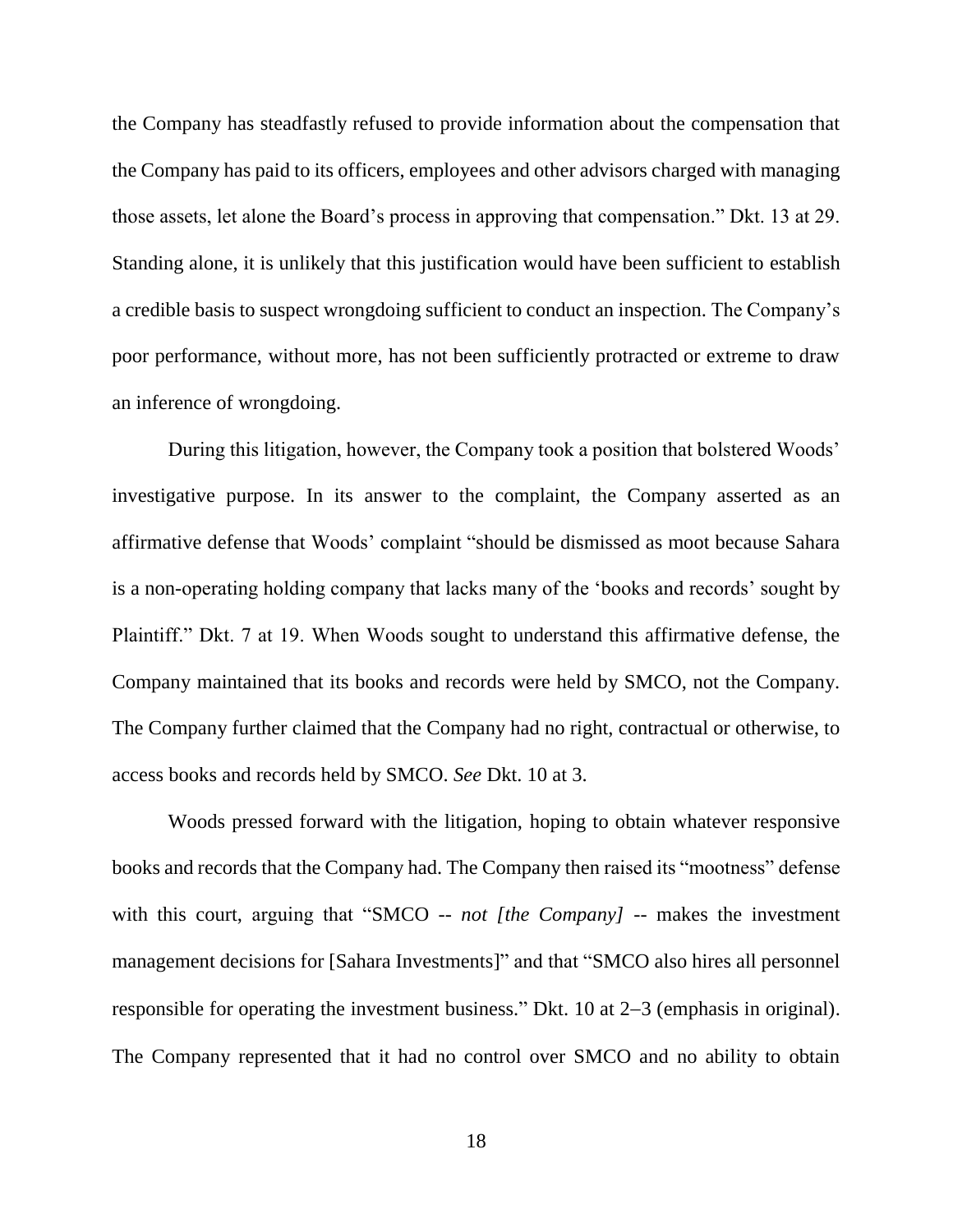documents. *See id.* at 5. At trial, the Company reiterated that it might not have any documents. Tr. 96-97, 123.

By taking this position, the Company sought to gain a short-term tactical advantage in the Section 220 action. But pursuing this strategy gave rise to two bases to suspect possible wrongdoing.

First, the Company's position facially conflicted with the representations that it made to its stockholders in connection with the reorganization that resulted in the creation of SMCO. When soliciting stockholder approval, the Company represented that the reorganization would not have any effect on the ability of stockholders to obtain information from the Company. *See* Part [II.B.3,](#page-34-0) *infra.* The contrast between the Company's current position and its representations to stockholders provides a credible basis to suspect that the Company's directors and officers have engaged in wrongdoing by failing to manage the Company in the manner that they committed that they would.

Second, by representing that the Company did not have any responsive books and records, the Company created a credible basis to suspect that the Company's directors have abdicated their statutory responsibilities. If the Company's board of directors relied on SMCO, then the Company should have, at a minimum, books and records documenting the board's good faith reliance on and active oversight of SMCO. Presumably there would be books and records showing how the Board ensured that SMCO managed the Company's assets responsibly, such as standards or policies that the board established for SMCO to follow and a record of the board monitoring SMCO's performance. Yet according to Company counsel, the Company may not have any documents responsive to the Demand.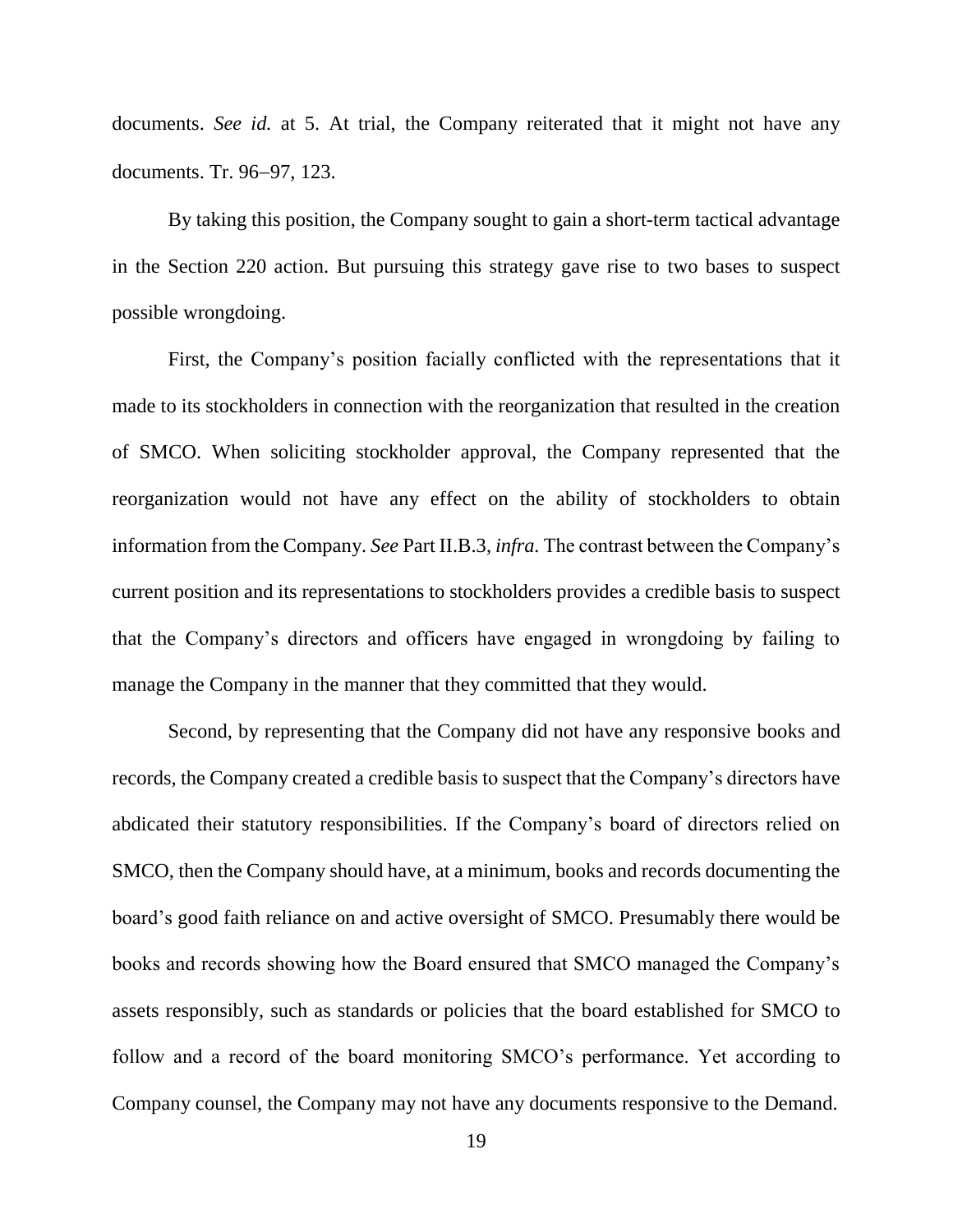Directors of a Delaware corporation owe two fiduciary duties—care and loyalty.<sup>6</sup> The duty of loyalty includes a requirement to act in good faith, which is "a subsidiary element, *i.e.*, a condition, of the fundamental duty of loyalty." *Stone*, 911 A.2d at 370 (internal quotation marks omitted). The duty of loyalty and its subsidiary element of good faith require that directors pursue the best interests of the corporation and its stockholders. *See In re Walt Disney Co. Deriv. Litig.*, 906 A.2d 27, 52–53 (Del. 2006); *Gagliardi v. TriFoods Int'l, Inc.*, 683 A.2d 1049, 1051 n.2 (Del. Ch. 1996). Directors must take active steps to oversee the operations of the corporation and become informed about the risks confronting the company. In the words of the seminal oversight case, directors must "attempt in good faith to assure that a corporate information and reporting system, which the board concludes is adequate, exists." *See In re Caremark Int'l Inc. Deriv. Litig.*, 698 A.2d 959, 970 (Del. Ch. 1996); *accord Stone*, 911 A.2d at 364–65, 368–69.

It is, of course, permissible for a board of directors to delegate management responsibilities to officers, employees, and outside advisors. What the board invariably retains—and must fulfill—is the obligation of oversight. It would be an exceptional board of directors that could satisfy its duty of oversight without creating any books and records—no minutes, no resolutions, no actions by written consent, no reports, no policies,

 $\overline{a}$ 

<sup>6</sup> *See, e.g.*, *Stone ex rel. AmSouth Bancorporation v. Ritter*, 911 A.2d 362, 370 (Del. 2006); *accord Mills Acq. Co. v. Macmillan, Inc.*, 559 A.2d 1261, 1280 (Del. 1989) ("[D]irectors owe fiduciary duties of care and loyalty to the corporation and its shareholders."); *Polk v. Good*, 507 A.2d 531, 536 (Del. 1986) ("In performing their duties the directors owe fundamental fiduciary duties of loyalty and care to the corporation and its shareholders.").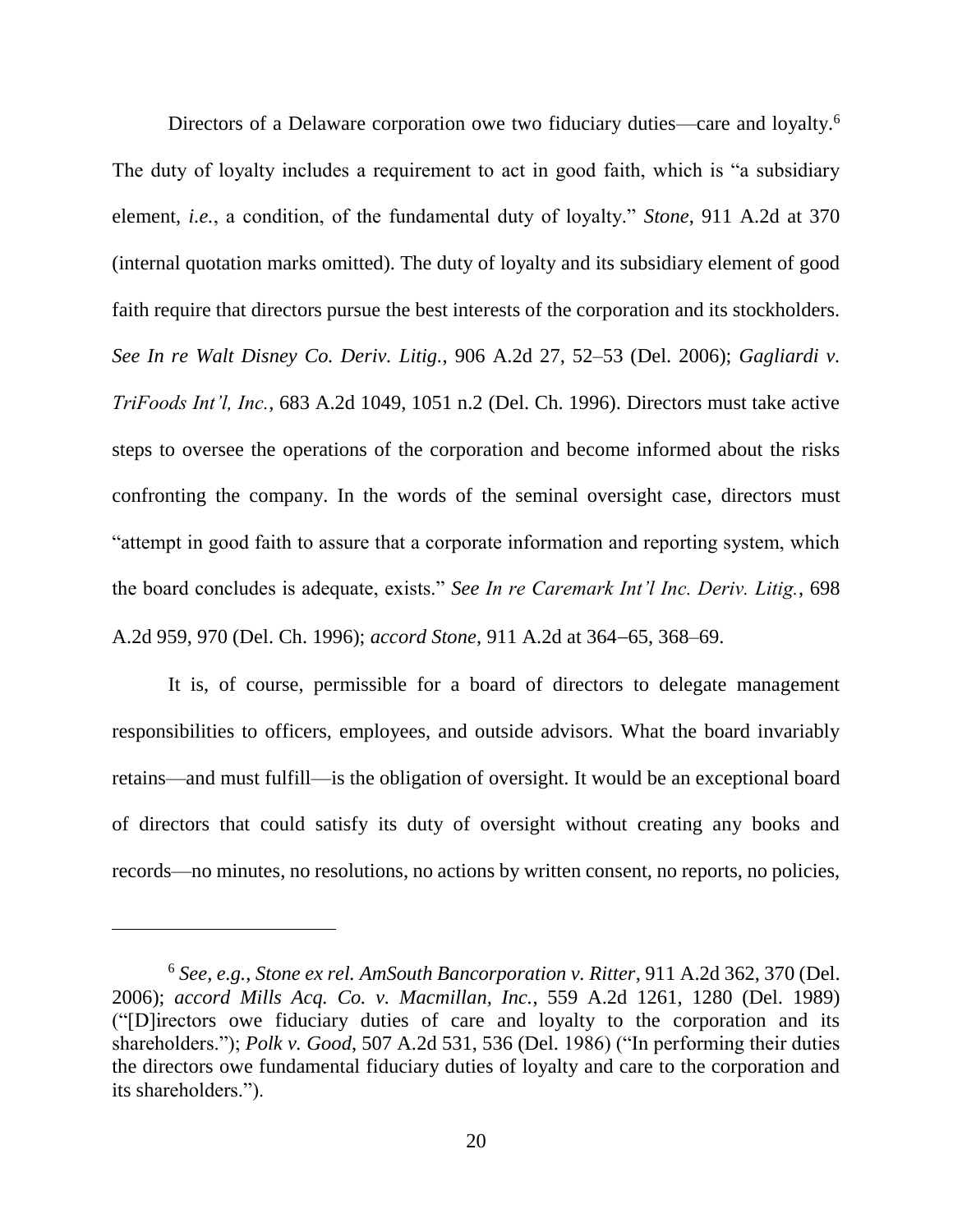no nothing. Yet that is what the Company claimed by arguing that this action was "moot" because the Company did not have any responsive books and records.

The Company's own arguments thus established a credible basis to suspect corporate wrongdoing. Woods has therefore established a proper purpose for an inspection.

#### 3. **Communicating With Stockholders**

Woods' remaining purpose is "to communicate with its fellow Company stockholders on matters relating to their mutual interests as stockholders . . . ." JX 2 at '199. As framed in the Demand, this purpose only applied to Woods' request for the "names and addresses of Company stockholders." *Id.* The Company produced a stock list in August 2019, rendering this issue moot. *See* Tr. 21.

In her briefing, Woods sought to expand her communication purpose and rely on it to obtain other books and records. She described her communication purpose as "directly related to her valuation and investigation purposes." Dkt. 13 at 27; *see* Tr. 33. She did not say specifically what she wanted to tell other stockholders, explaining that whether she wanted to communicate and what she would say would depend on "what is revealed through her inspection." *See* Dkt. 22 at 13.

Under these circumstances, the proper analytical framework for analyzing the Demand is through Woods' valuation and investigation purposes. Woods seeks to value the Trust's shares and explore corporate wrongdoing, and if she learns anything significant, then she may want to communicate with stockholders about it. It is perhaps possible that there could be a case in which a communication purpose could support an independent inspection, but this decision need not consider that issue.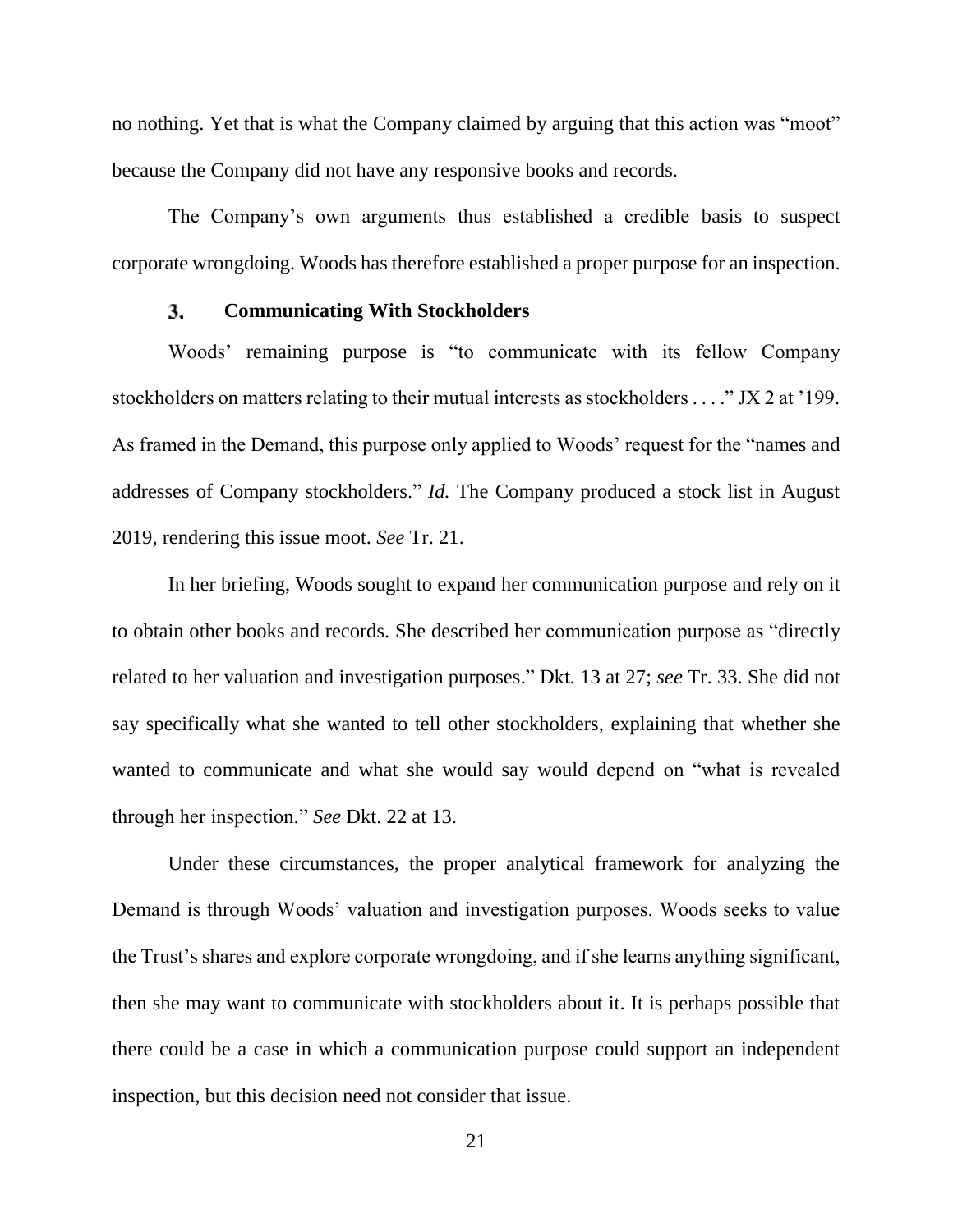### <span id="page-22-0"></span>**B. The Scope Of The Inspection**

Because the plaintiffs have met the test for an inspection, this court must determine its scope. *Sec. First*, 687 A.2d at 569. The production of records in response to a Section 220 demand is not the equivalent of discovery in a plenary action. *Id.* The Section 220 plaintiff must establish "that each category of the books and records requested is essential and sufficient to [its] stated purpose." *Thomas & Betts*, 681 A.2d at 1035. "[T]he court must give the petitioner everything that is 'essential,' but stop at what is 'sufficient.'" *Palantir*, 203 A.3d at 752 (internal quotation marks omitted). At bottom, the plaintiff should receive "access to all of the documents in the corporation's possession, custody or control, that are necessary to satisfy [the plaintiff's] proper purpose." *Saito v. McKesson HBOC, Inc.*, 806 A.2d 113, 114–15 (Del. 2002).

When tailoring the production order, the court must balance the interests of the stockholder and the corporation. *See Sec. First*, 687 A.2d at 569. When "a plaintiff has shown evidence of wide-ranging mismanagement or waste, a more wide-ranging inspection may be justified." *Freund v. Lucent Techs., Inc.*, 2003 WL 139766, at \*5 (Del. Ch. Jan. 9, 2003); *accord Skoglund*, 372 A.2d at 211. "[W]here a § 220 claim is based on alleged corporate wrongdoing, and assuming the allegation is meritorious, the stockholder should be given enough information to effectively address the problem, either through derivative litigation or through direct contact with the corporation's directors and/or stockholders." *Saito*, 806 A.2d at 114–15. "The source of the documents and the manner in which they were obtained by the corporation have little or no bearing on a stockholder's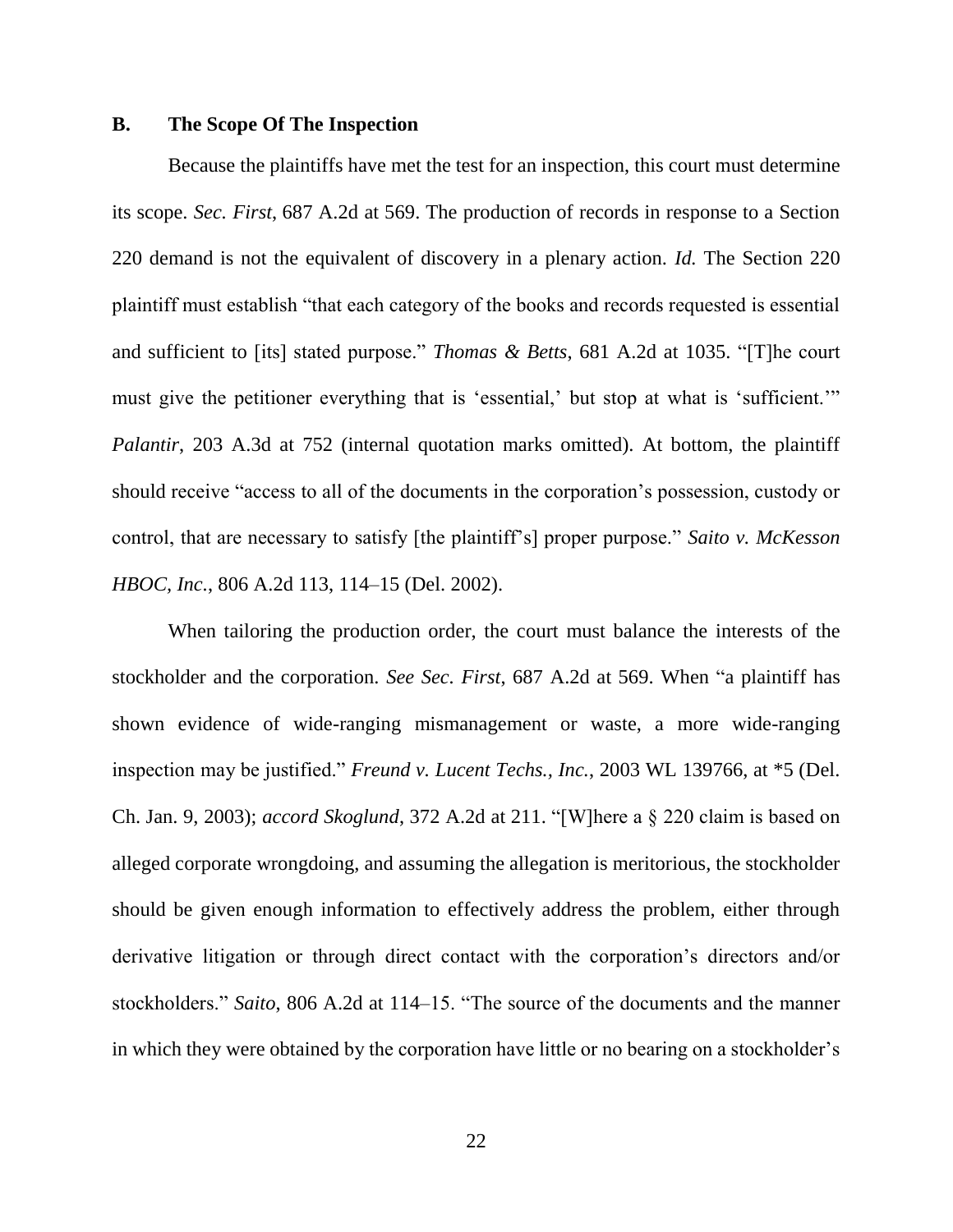inspection rights. The issue is whether the documents are necessary and essential to satisfy the stockholder's proper purpose." *Id.* at 118.

The starting point (and often the ending point) for an adequate inspection will be board-level documents that formally evidence the directors' deliberations and decisions and comprise the materials that the directors formally received and considered (the "Formal Board Materials"). <sup>7</sup> A corporation should be able to collect and provide its Formal Board Materials promptly and with minimal burden. In many organizations, the corporate secretary maintains a central file for each board meeting in either paper or electronic form that contains the minutes and other Formal Board Materials for that meeting.<sup>8</sup>

 $\overline{a}$ 

<sup>7</sup> *See Cook v. Hewlett-Packard*, 2014 WL 311111, at \*4 (Del. Ch. Jan. 30, 2014) (limiting inspection to "board-level" documents relating to an acquisition and subsequent problems with the acquired company); *Robotti & Co. v. Gulfport Energy Corp.*, 2007 WL 2019796, at \*4 (Del. Ch. July 3, 2007) (permitting inspection of board minutes); *Grimes v. DSC Comms. Corp.*, 724 A.2d 561, 567 (Del. Ch. 1998) ("[T]he right to obtain corporate records [to investigate demand refusal] focuses on the committee process itself and extends at least to reports or minutes, reflecting the corporate action," including "copies of the Special Committee's report, minutes of the meetings of the Special Committee and minutes of any meeting of the board of directors relating to the creation or functioning of the Special Committee, including any meeting of the board of directors at which the recommendation of the Special Committee was considered or approved" (footnote and internal quotation marks omitted)); *see also Axcelis*, 1 A.3d at 291 (observing that if a board declines to accept a director resignation under a system of majority voting with a board-rejectable resignation, then a stockholder can obtain through a Section 220 inspection "any documents and other records upon which the board relied").

<sup>8</sup> *See, e.g.*, 3 William B. Solomon & Michael A. Nemeroff, *Practice Checklist, Successful Partnering Between Inside & Outside Counsel* § 46A:31 (2015) ("In connection with the corporate secretary's role as the company's record keeper, the corporate secretary often maintains the official minutes of the meetings of the board in a central location. . . . The corporate secretary generally prepares board packages or gathers them from the applicable members of management, reviews what is gathered to ensure it is narrowly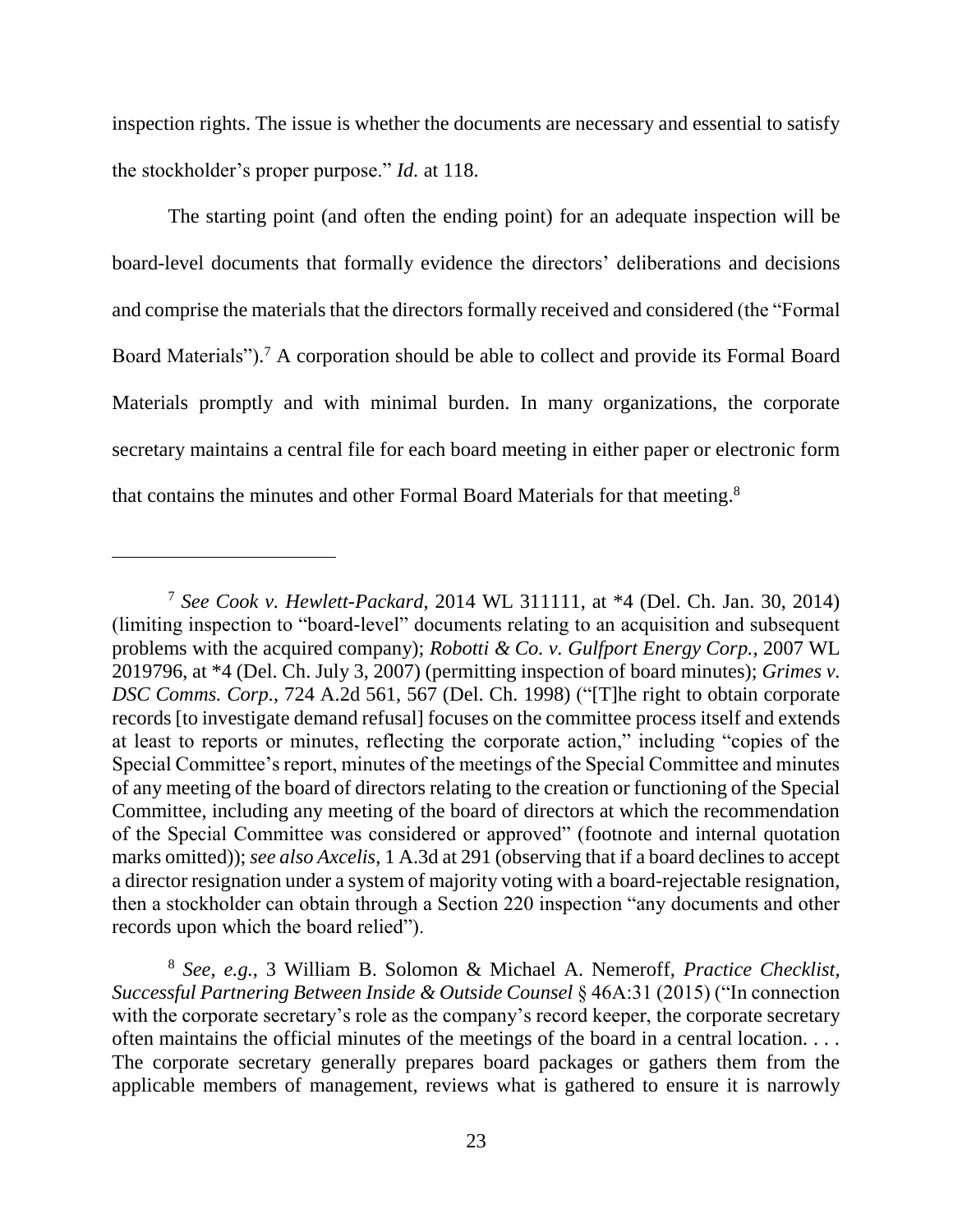If the plaintiff makes a proper showing, an inspection may extend to informal materials that evidence the directors' deliberations, the information that they received, and the decisions they reached ("Informal Board Materials"). Informal Board Materials generally will include communications between directors and the corporation's officers and senior employees, such as information distributed to the directors outside of formal channels, in between formal meetings, or in connection with other types of board gatherings. Informal Board Materials also may include emails and other types of communication sent among the directors themselves, even if the directors used noncorporate accounts. *See Palantir*, 203 A.3d at 742, 753; *Amalgamated Bank v. Yahoo! Inc.*, 132 A.3d 752, 793 (Del. Ch. 2016), *abrogated on other grounds by Tiger v. Boast Apparel, Inc.*, 214 A.3d 933 (Del. 2019). In an appropriate case, an inspection may extend further to encompass communications and materials that were only shared among or reviewed by officers and employees ("Officer-Level Materials"). *See Wal-Mart*, 95 A.3d at 1273 (affirming order requiring production of Officer-Level Materials); *see also Beam ex rel. Martha Stewart Living Omnimedia, Inc. v. Stewart*, 845 A.2d 1040, 1056 (Del. 2004) (explaining that Officer-Level Materials can be necessary to understand how "directors

 $\overline{a}$ 

tailored to the board's purposes and disseminates the materials necessary for the board members to review in advance of each meeting of the board."); Soc'y of Corp. Sec'ys. & Gov'ce Prof'ls, Corporation Minutes: A Publication for the Corporate Secretary 23–24 (Feb. 2014) ("Corporate secretaries may also maintain separate meeting files for each board and committee meeting which includes the material related to the meeting and materials referenced in the minutes. . . . Companies have also started storing these materials electronically.  $\ldots$ ").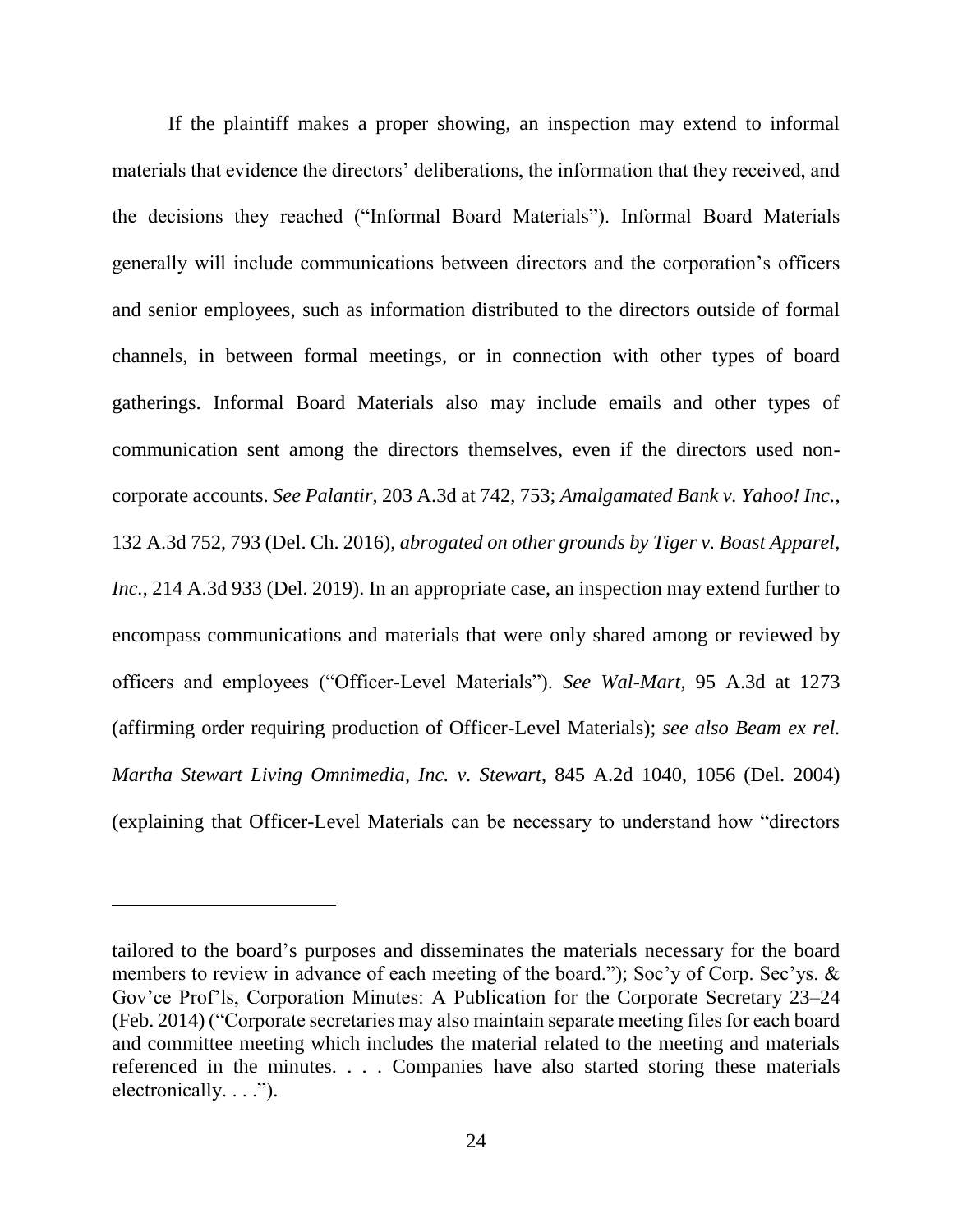handled [management] proposals or conduct in various contexts," which could reveal patterns of boardroom behavior).

#### $\mathbf{1}$ . **The Categories Of Books And Records**

Whether a stockholder is entitled to a particular category of documents "is fact specific and will necessarily depend on the context in which the shareholder's inspection demand arises." *Wal-Mart*, 95 A.3d at 1271 (internal quotation marks omitted). The Demand sought twelve categories of books and records from the Company. The first two requests sought:

(a) A copy of the current stock ledger and a current list of all Company record and beneficial stockholders, as well as any information regarding the mailing addresses, telephone numbers and email addresses of any of the record or beneficial stockholders; [and]

(b) A correct and complete copy of the bylaws of the Company, including any amendments thereto.

These requests were rendered moot when the Company produced its stock list and bylaws.

*See* Tr. 21.

The remaining ten requests can be grouped into four broad categories:

- requests seeking financial information about the Company (requests (f), (g), and  $(i)$ ;
- requests seeking information about the Company's investment strategies (requests  $(c)$ ,  $(d)$ ,  $(e)$ , and  $(h)$ );
- requests seeking information about compensation paid by the Company to its directors, officers, and employees, as well as any interested-party transactions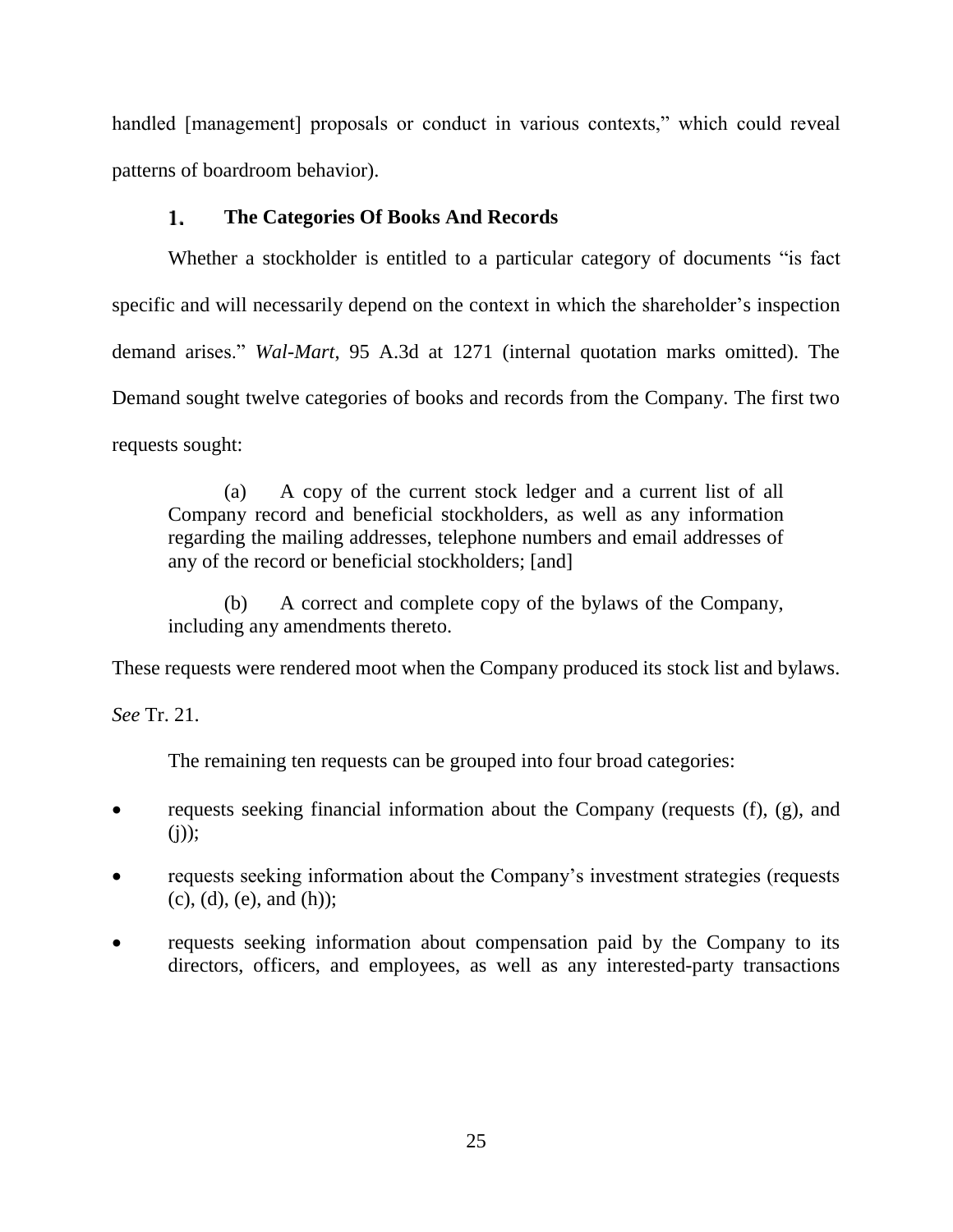between the Company and any directors, officers, employees, or stockholders of the Company (request (i) and (*l*)); and

 requests seeking information about compensation and fees paid by the Company to its advisors (request (k)).

The specific requests are reproduced below.

#### **Financial Information** a.

Requests (f), (g), and (j) seek financial information about the Company, including its financial reports, business plans, valuations, budgets, financial guidance, forecasts, and projections. Request (f) seeks "[a]ll financial reports or summaries of the Company that were provided to the Board or any committee thereof from January 1, 2015 to present." JX 2 at '199. It thus seeks Formal Board Materials that speak to the Demand's valuation purpose. This request falls squarely within the heart of Section 220 and is granted.

Request (g) seeks "[m]onthly, quarterly or other periodic financial reports or summaries of the Company generated by management from January 1, 2015 to present." *Id.* It thus seeks Officer-Level Materials. Woods did not distinguish between requests (f) and (g), simply asserting that both "on their face are necessary and essential to Plaintiff's purpose of valuing the Trust's shares." Dkt. 13 at 31. Woods has not shown a need to go beyond Formal Board Materials. If she receives Formal Board Materials and determines that they are inadequate for her purpose, then she may renew her request for Officer-Level Materials.

Request (j) seeks "[d]ocuments, correspondence, reports or drafts thereof concerning any investment decision, business plan, valuation, budget, financial guidance, forecast or projections concerning the Company from January 1, 2015 to present." JX 2 at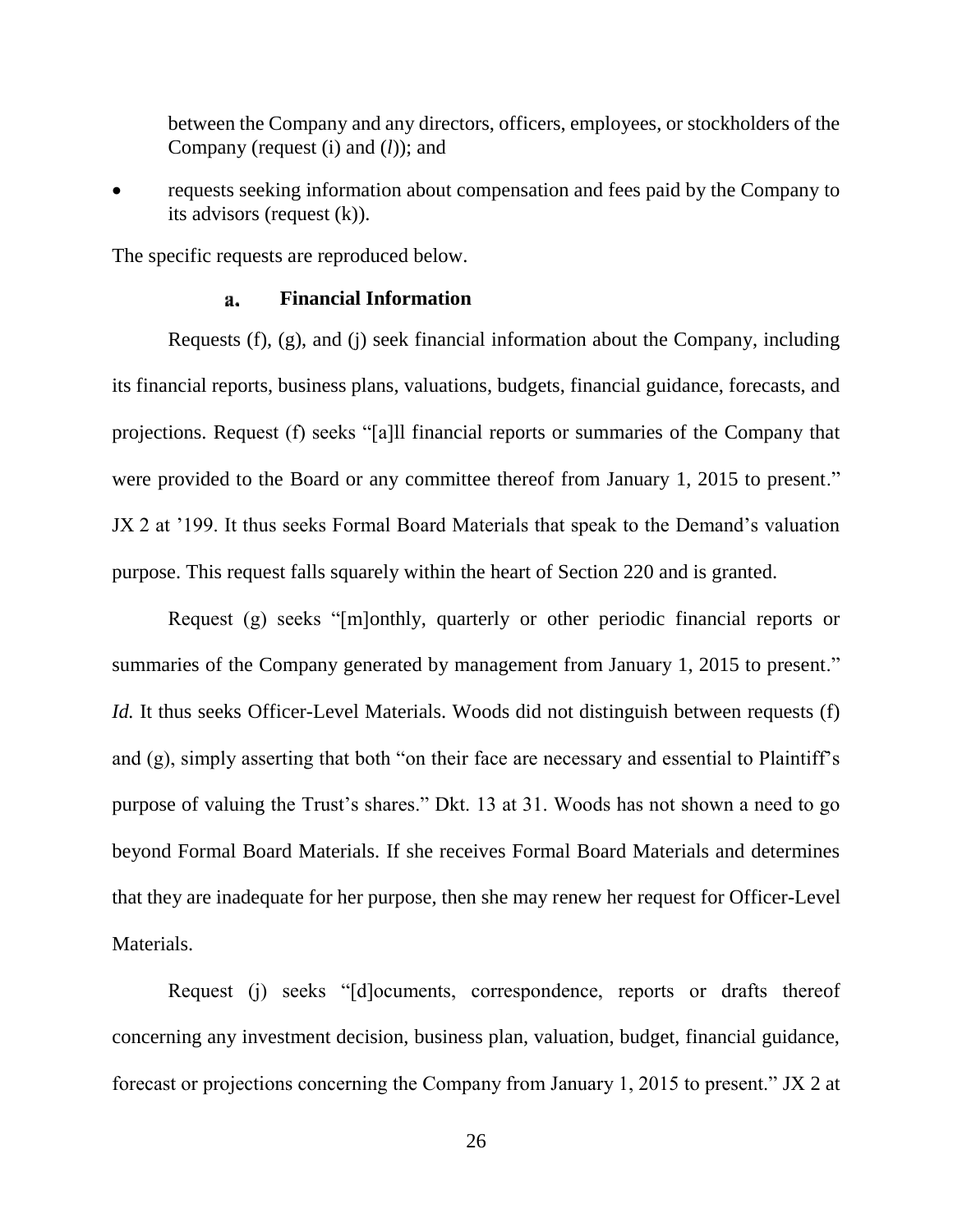'199. The request does not distinguish among Formal Board Materials, Informal Board Materials, or Officer-Level Materials. The detailed nature of the request suggests that it seeks all three.

As framed, request (j) is overly broad. In the abstract, "[t]he importance of forecasts and projections to valuation of a company is so basic that it does not require citation." *Quantum Tech.*, 2014 WL 2156622, at \*12 (Del. Ch. May 14, 2014). Woods is therefore entitled to inspect Formal Board Materials falling into this category. Woods has not proven that Informal Board Materials or Officer-Level Materials concerning financial guidance, forecasts, or projections are necessary and essential to her valuation purpose, and thus she is not entitled to those materials. If she receives Formal Board Materials and determines that they are inadequate for her purpose, then she may renew her request for Informal Board Materials and Officer-Level Materials.

#### b. **Investment Strategies**

According to Woods, requests (c), (d), (e), and (h) seek information about the Company's investment strategies. Requests (c), (d), and (e) are actually much broader. They seek

(c) All minutes of meetings of the Company's Board of Directors (the "Board") or any committee thereof, including any attachments thereto, from January 1, 2015 to present;

(d) All presentations, agendas, reports or other materials provided to the Board or any committee thereof in preparation for, or review at, any meetings from January 1, 2015 to present; [and]

(e) All notes taken at any meetings of the Board or any committee thereof from January 1, 2015 to present.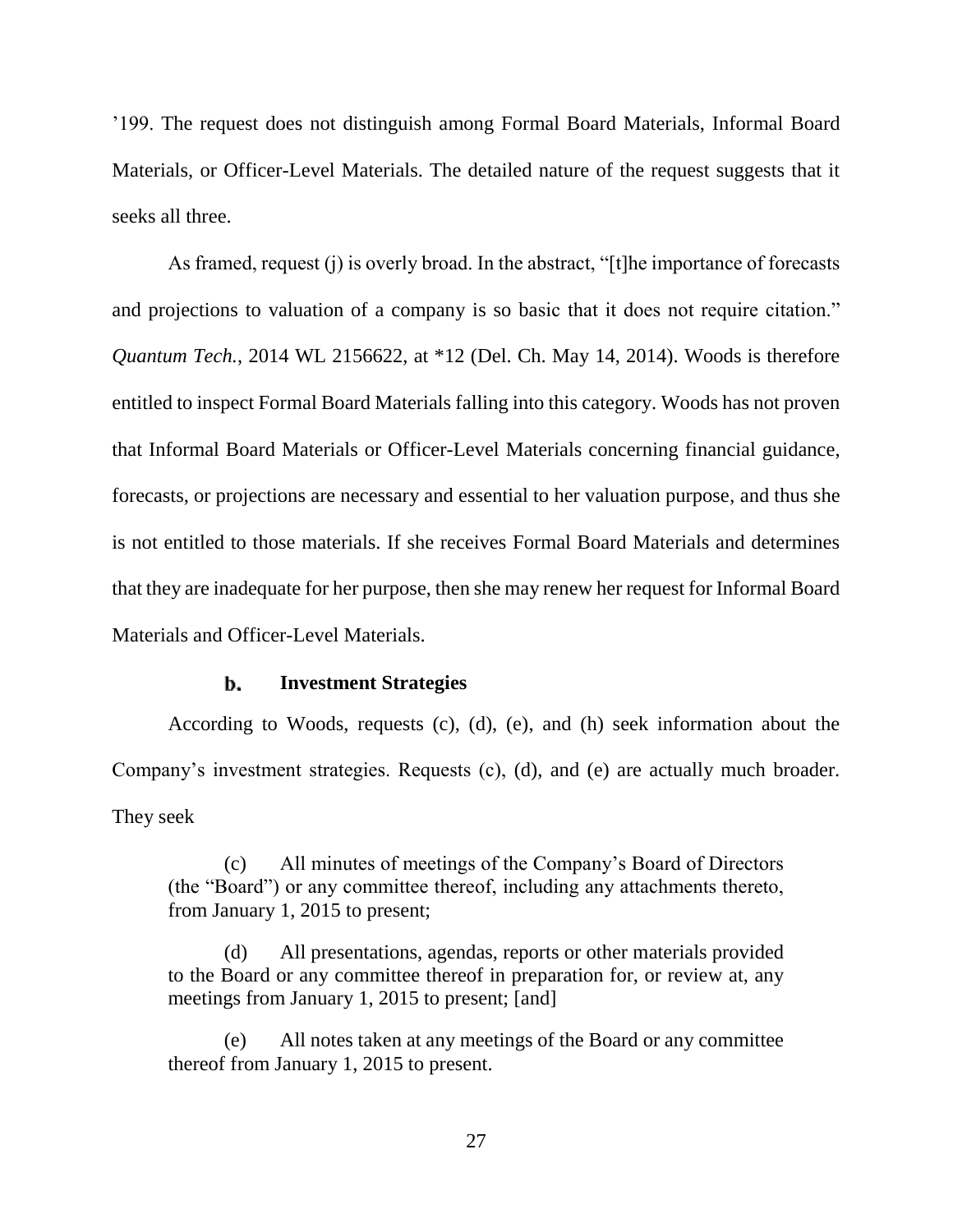JX 2 at '198–99. These requests thus seek all of the Company's Formal Board Materials from January 1, 2015, to the present, plus Informal Board Materials in the form of notes.

Request (h) seeks a subset of the foregoing materials. It asks for

[a]ll materials created for or provided to the Board or any committee thereof from January 1, 2015 to present concerning the Company's investment strategies, any actual or proposed changes to the mix or types of investments made by the Company; returns from any investments; liquidity considerations; or tax consequences of investments for the Company or its stockholders.

*Id.* at '199. Request (h) thus seeks Formal Board Materials relating to the Company's investment strategies, investment holdings, and related issues.

The blanket request to inspect all of a Company's Formal Board Materials, plus notes of all meetings, is not sufficiently targeted. Request (h) specifically requests Formal Board Materials concerning the Company's investment strategy and investments, which is a core area of focus for the Demand. Books and records responsive to this request appear sufficient for Woods' purpose. The Company shall produce materials responsive to Request (h). As to matters falling within the scope of Request (h), the Company shall produce the types of materials called for by Requests (c), (d), and (e). The Company need not produce materials that otherwise would be called for by Requests (c), (d), and (e), but which do not relate to the topics covered in Request (h).

#### **Insider Compensation And Interested-Party Transactions** c.

Requests (i) and (*l*) seek information about the compensation and other benefits received by the humans who control the Company. Request (i) focuses on compensation. Request (*l*) focuses on interested-party transactions.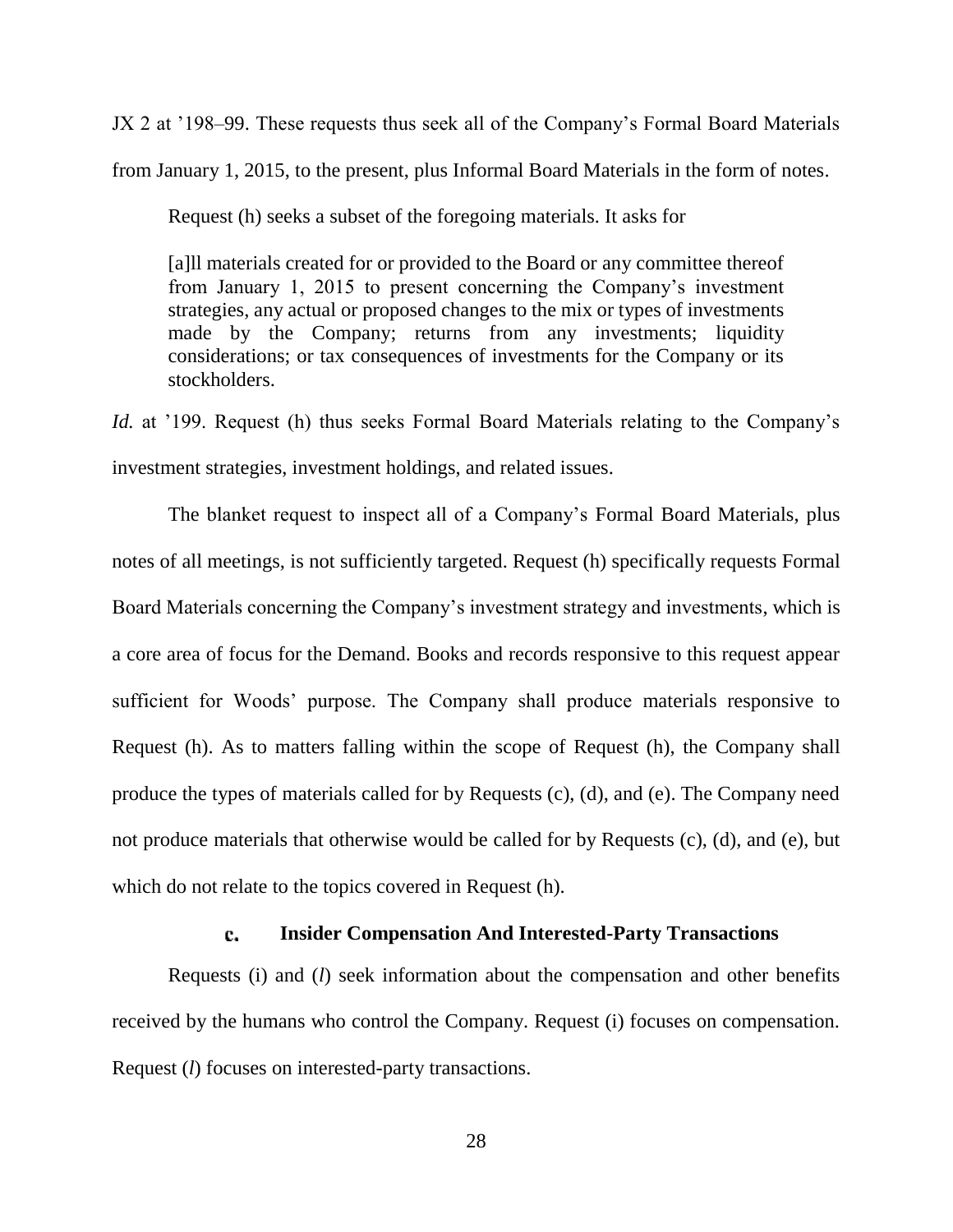Request (i) asks for

[a]ll materials created for or provided to the Board or any committee thereof from January 1, 2015 to present concerning compensation or remuneration for directors, officers, managers or employees of the Company, including documents sufficient to identify the total amount of compensation actually paid or to be paid to any such director or officer in 2015, 2016, 2017, 2018 and 2019, and any employment or consulting agreement executed in connection therewith.

JX 2 at '199. The request thus seeks only Formal Board Materials. The Company already

has produced information about its director compensation, so the request only pertains to

Formal Board Materials relating to officer, manager, and employee compensation.

A request that seeks information about the compensation of every employee in the

Company is likely to be excessive. Because the request is limited to Formal Board

Materials, it is likely only to cover senior officers and employees whose compensation is

significant enough to warrant board consideration or approval.

Request (*l*) seeks

[d]ocuments, correspondence, reports or drafts thereof concerning any "interested-party transactions," including any transactions, contracts, agreements or arrangements between the Company, on the one hand, and any director, officer, employee or stockholder of the Company or any of their immediate family members, associates or affiliated entities, on the other hand.

*Id.* Request (*l*) is not limited to Formal Board Materials. By its terms, it also seeks Informal

Board Materials, Officer-Level Materials, or some combination of the three.

Woods is entitled to information on both topics, which are necessary and essential to Woods' valuation purpose. A valuation professional can use this information to make normalizing adjustments to the extent necessary when valuing the firm. *See, e.g.*, *Zutrau v.*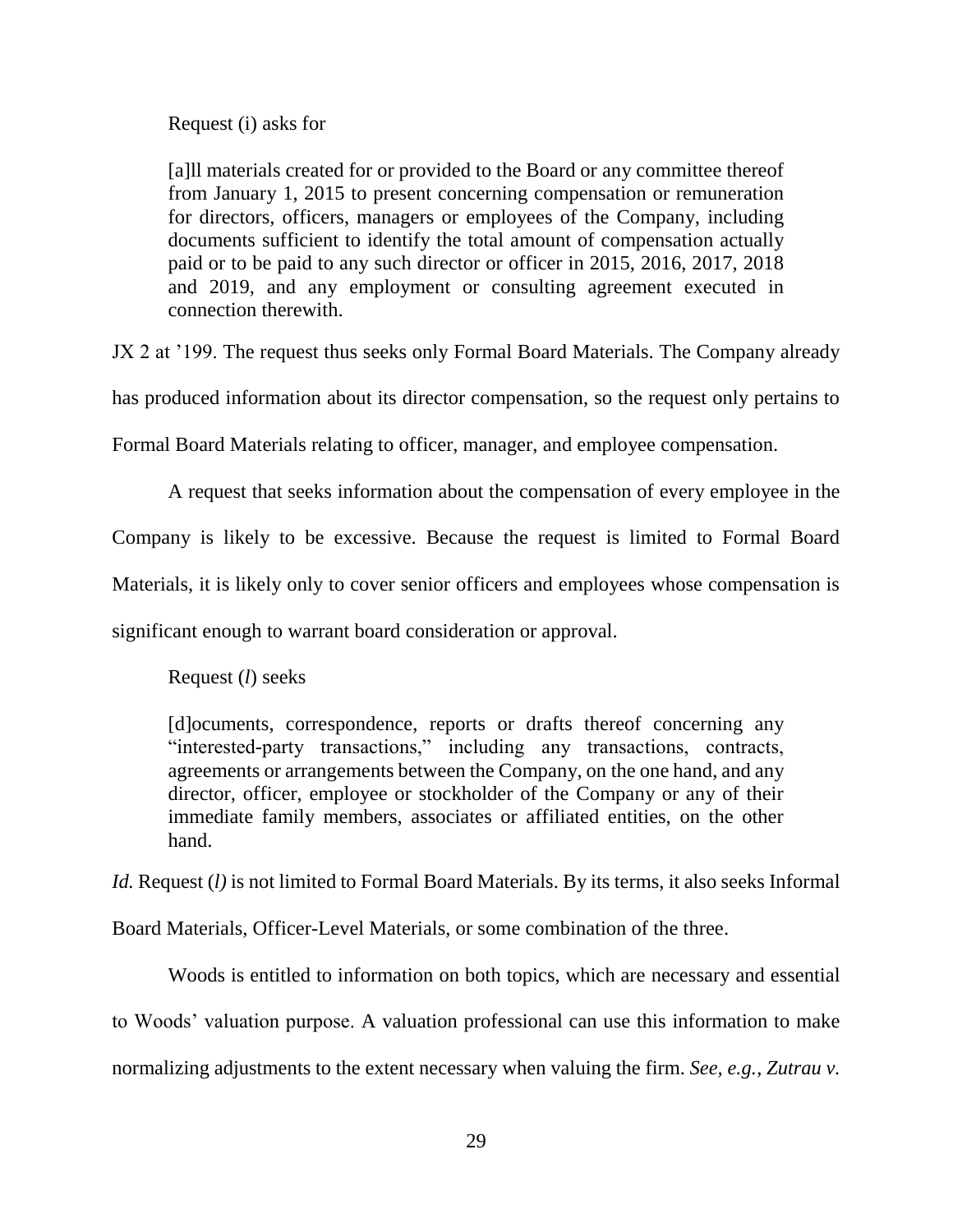*Jansing*, 2014 WL 3772859, at \*39 (Del. Ch. July 31, 2014); *Reis v. Hazelett Strip-Casting Corp.*, 28 A.3d 442, 470-73 (Del. Ch. 2011); *In re Radiology Assocs., Inc.*, 611 A.2d 485, 490-91 (Del. Ch. 1991).

More fundamentally, how directors and senior officers are compensated and whether they are the beneficiaries of any related-party transactions are basic facts that stockholders are entitled to know. Section 220(b) defines a proper purpose as any purpose reasonably related to the stockholder's interest as a stockholder. Some information is so foundational that a desire to have that information is itself a proper purpose.

A stockholder should be entitled to obtain a general description of the company's business, the identities of its directors and senior officers, and basic information about how they are compensated. *See KT4 P'rs LLC v. Palantir Techs., Inc.*, 2018 WL 1023155, at \*18 (Del. Ch. Feb. 22, 2018) (noting that stockholders "deserve basic information about their investments" including "the identities of directors and officers and their dates of service" and "books and records relating to [the company's] annual stockholder meetings"), *rev'd in part, aff'd in relevant part*, 203 A.3d 738 (Del. 2019). Directors and officers are fiduciaries who have a duty to act loyally, in good faith, with due care to maximize the long-term value of the corporation for the benefit of its residual claimants. The residual claimants are entitled to know how their fiduciaries are taking money out of the corporation. A stockholder should not have to point to a valuation purpose or assert suspicions about corporate wrongdoing to be able to learn how much money the directors and senior officers are receiving.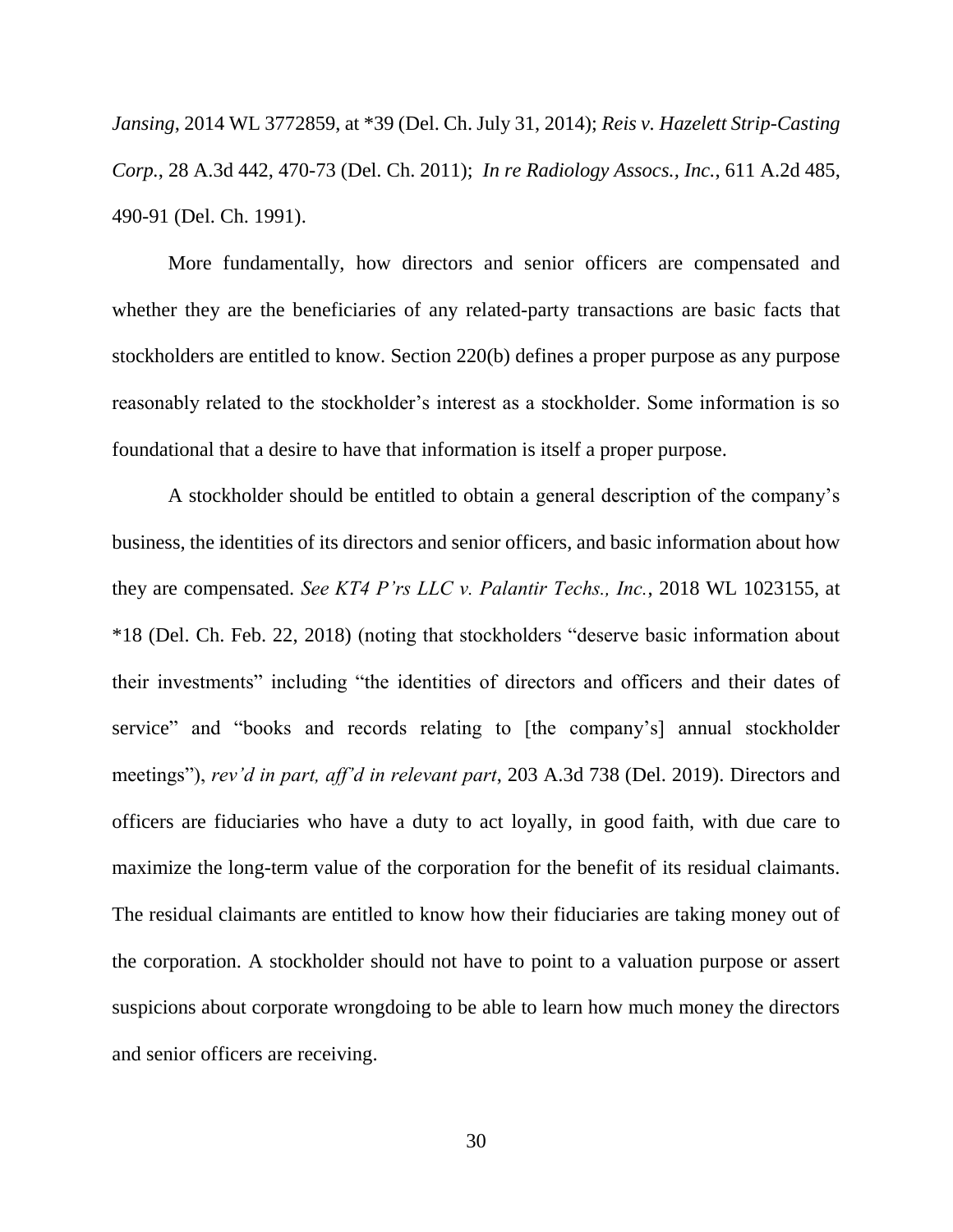For a public company, the federal securities laws mandate that this information be disclosed. *See* Regulation S-K, 17 C.F.R. § 229.401 (2020) (requiring disclosure of information regarding directors, executive officers, and certain "significant employees"). For a public company, that level of information is likely sufficient. *See Seinfeld*, 909 A.2d at 120 (denying inspection for information going beyond publicly disclosed compensation figures where stockholder did not have a credible basis to suspect possible wrongdoing). When a company is privately held and does not provide disclosures on those subjects, a Section 220 demand is the proper means of seeking the information.

This decision is not suggesting that a stockholder should be entitled to receive compensation information for every officer in the company. Particularly in a large company, courts will need to draw a reasonable line. Analogies to other sources of authority may prove helpful, such as the federal securities laws, Section 3114(b) of Title 10, or the 2020 amendments to Section 145(e).

In this case, it is not necessary to draw fine lines. The Company is a small, privately held corporation. It has a limited number of directors. It has a limited number of senior officers. Before the Trust began its efforts to obtain books and records, the limited information that the Company provided did not make clear who the Company's directors and officers were. The annual report that the Company provided each year presented a joint picture of the Company and SMCO. The report identified directors and officers without designating who served which entity. *See, e.g.*, JX 16 at '286; JX 22 at '494; JX 25 at '437. In response to Woods' requests, the Company provided information about its directors, but declined to provide information about its officers. JX  $6$  at  $179-80$ .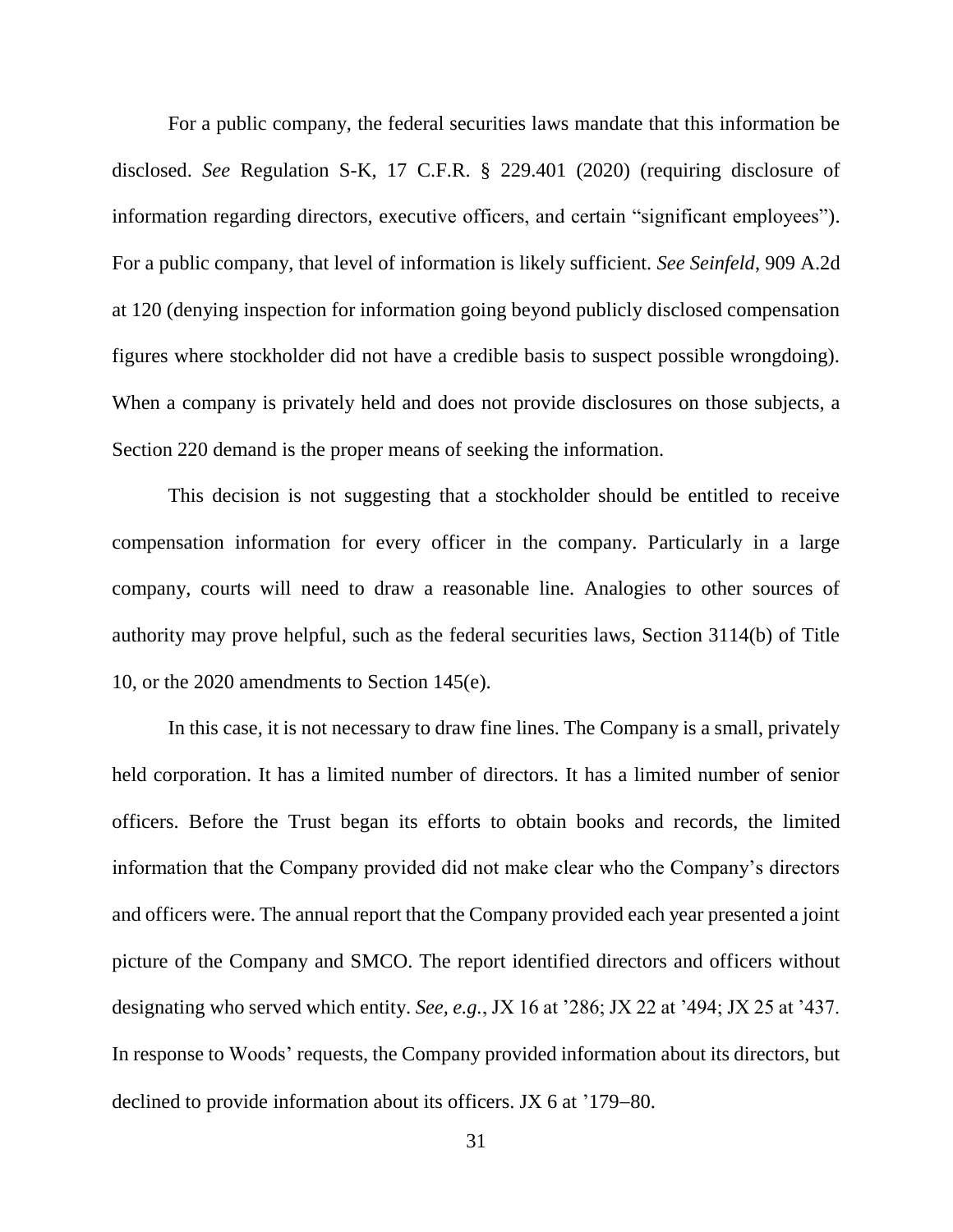The Trust is entitled to know (i) who the Company's senior officers are, (ii) how much compensation they receive, and (iii) whether the Company has entered into relatedparty transactions with any officers or directors. The Trust's desire to know this information is itself a proper purpose.

The Company argued in its briefing that Woods did not need any information about interested transactions because of the information that the Company provided in its annual reports from 2016 and 2017. According to the Company,

Under GAAP, self-dealing transactions, if material, are audited and disclosed in the financial statements. Here, had the companies' independent auditor, KPMG, uncovered material self-dealing transactions during its annual audits, the auditors would have either disclosed the discrepancies in their report or refused to certify the financial statements. No self-dealing transactions were ever reported by KPMG. Ms. Woods certainly does not allege that KPMG's audit reports are inaccurate, incomplete or compromised.

Dkt. 14 at 11 n.7. A corporation cannot strip its stockholders of their information rights by pointing to its accountant, nor does the definition of materiality under GAAP establish the standard for self-dealing under Delaware law. Woods is entitled to know whether the Company's fiduciaries have entered into related-party transactions with the Company and to obtain books and records related to those transactions.

Woods only seeks Formal Board Materials relating to compensation. She seeks more extensive information about related-party transactions, including Informal Board Materials and Officer-Level Materials. In the first instance, Woods may inspect Formal Board Materials about related-party transactions. If she determines that the Formal Board Materials are inadequate for her purpose, then she may renew her request for Informal Board Materials and Officer-Level Materials.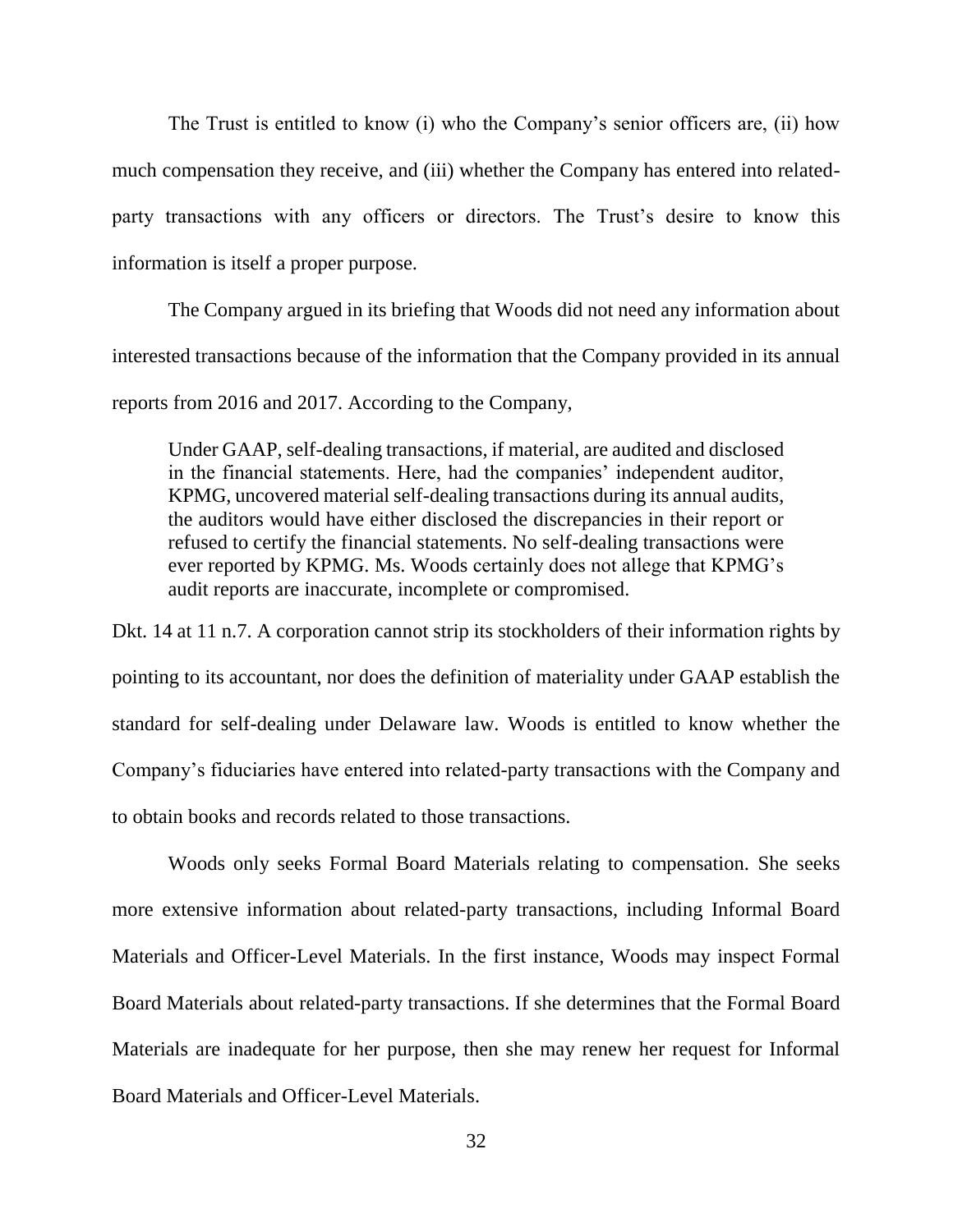#### d. **Advisor Compensation**

Request (k) seeks information about compensation paid by the Company to its advisors. It asks for

[d]ocuments, correspondence, reports or drafts thereof concerning any payments made to any advisors (including legal, financial or investment advisors), consultants or agents engaged by the Company from January 1, 2015 to present, including documents sufficient to identify the total amount of payments made to any such advisor, consultant or agent in 2015, 2016, 2017, 2018 and 2019, and any engagement letters executed in connection therewith.

JX 3 at '199. It thus seeks Formal Board Materials, Informal Board Materials, and Officer-

Level Materials, although it indicates that Woods will be satisfied with information "sufficient to identify the total amount of payments made to such advisor . . . ."

In its full flower, this request is overly broad. The decision to engage consultants or advisors is ordinarily entrusted to the business judgment of the Board. *See generally Brehm v. Eisner*, 746 A.2d 244, 261 (Del. 2000). A request for all documents concerning any payment made to any advisor is more akin to discovery in plenary litigation than a Section 220 request.

Woods' "sufficient to show" formulation, however, is adequately tailored. Information sufficient to show the total amount of payments made annually to each advisor, consultant, or agent will enable Woods or her valuation professional to make normalizing adjustments, if warranted, to the Company's expenses when valuing the firm. The level of fees may also support a concern about corporate wrongdoing if it appears that the Company is paying twice, once for internal management and once for external management.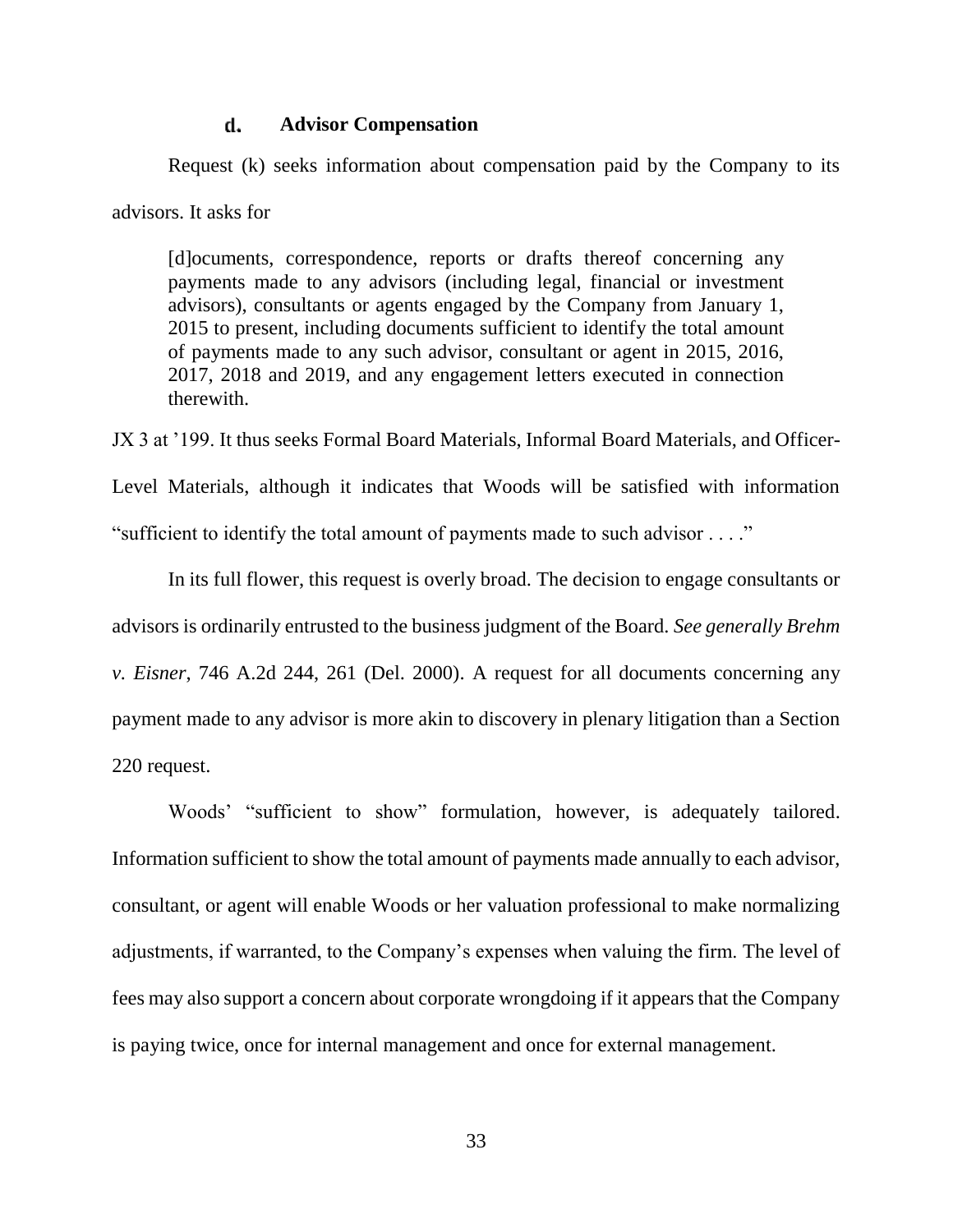#### $2.$ **The Covered Period**

For nine of the ten requests, Woods sought documents from January 1, 2015, to the present. For the request about interested transactions, Woods did not specify a time period.

Valuations are often based on historical trends, and a five-year period is common. *See, e.g.*, *Dobler v. Montgomery Cellular Hldg. Co.*, 2001 WL 1334182, at \*5–6 (Del. Ch. Oct. 19, 2001) (ordering production of documents related to valuation purpose for fiveyear period); *Carroll v. CM&M Gp., Inc.*, 1981 WL 7626, at \*5 (Del. Ch. Sept. 24, 1981) (ordering inspection of, among other things, complete audited and financial statements for a five-year period), *aff'd*, 453 A.2d 788 (Del. 1982). For the requests supported by a valuation purpose, this time period makes sense. For other requests, five years is a reasonable amount of time. Given the nature of the requests and the Company's business, the burden on the Company is likely to be low.

#### 3. **The Entities That Will Be Directed To Provide Books And Records**

<span id="page-34-0"></span>The final question is whether production is limited to the Company or whether it will extend to other entities. "The rights of shareholders secured by § 220 cannot be defeated simply by having another entity hold the records relating to [the corporation] which [it] ordinarily would have." *Dobler*, 2001 WL 1334182, at \*10.

As a result of the reorganization from 2001, the Company owns a 99% member interest in Sahara Investments. The Company's "sister company," SMCO, owns the other 1% and manages Sahara Investments. JX 23; JX 24 at '586; Tr. 96–97.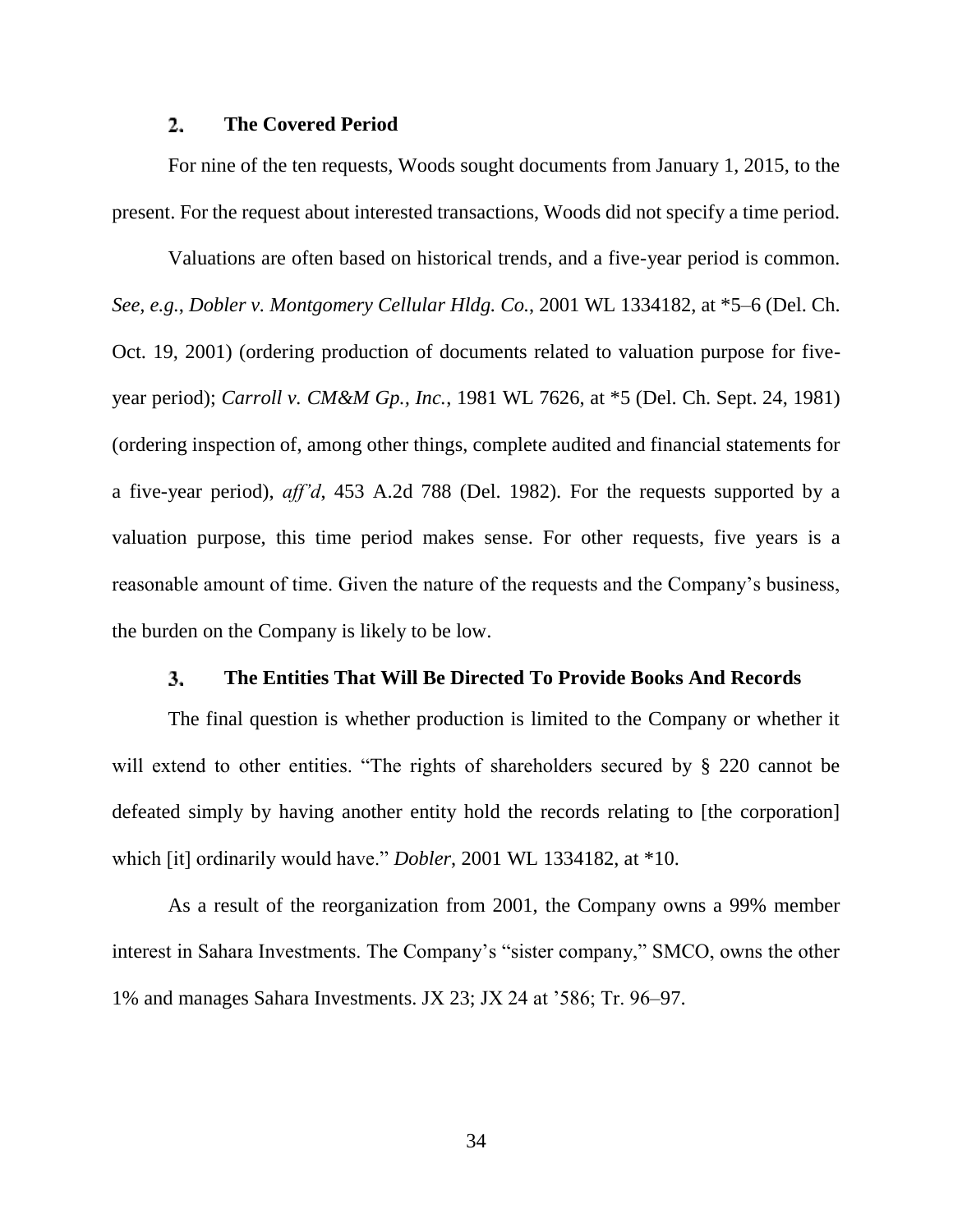When the Company engaged in the reorganization, it solicited approval from its stockholders. JX 23. The memorandum distributed to stockholders contained the following representations:

- The reorganization "will not cause any change in the information available to stockholders." *Id.* at '580.
- "Although the [reorganization] adds certain complexities to [the Company's] legal structure, it will have no impact on individual stockholders other than the economic benefits and tax savings" discussed in the memorandum. *Id.* at '581.

Despite telling its stockholders that the reorganization would "not cause any change in the information available to stockholders," the Company is now telling Woods that the reorganization had precisely that effect. Throughout this litigation, the Company has maintained that because SMCO has the documents that Woods wants to obtain, the Company cannot produce them. *See* Dkt. 7 at 19. And despite telling stockholders that the reorganization would "have no impact on individual stockholders other than economic benefits and tax savings," the Company is now maintaining that the reorganization cut off the stockholders' ability to obtain books and records about the Company's oversight of its investments.

The Company is required to provide Woods with "access to all of the documents in the corporation's possession, custody or control, that are necessary to satisfy [the plaintiff's] proper purpose." *Saito*, 806 A.2d at 114–15. The record establishes that the humans who control the Company have control over the books and records necessary to respond to Woods' request. The same individuals sit on the board of directors for both the Company and SMCO. JX 19 at '461; JX 20 at '462; JX 21 at '477. The companies share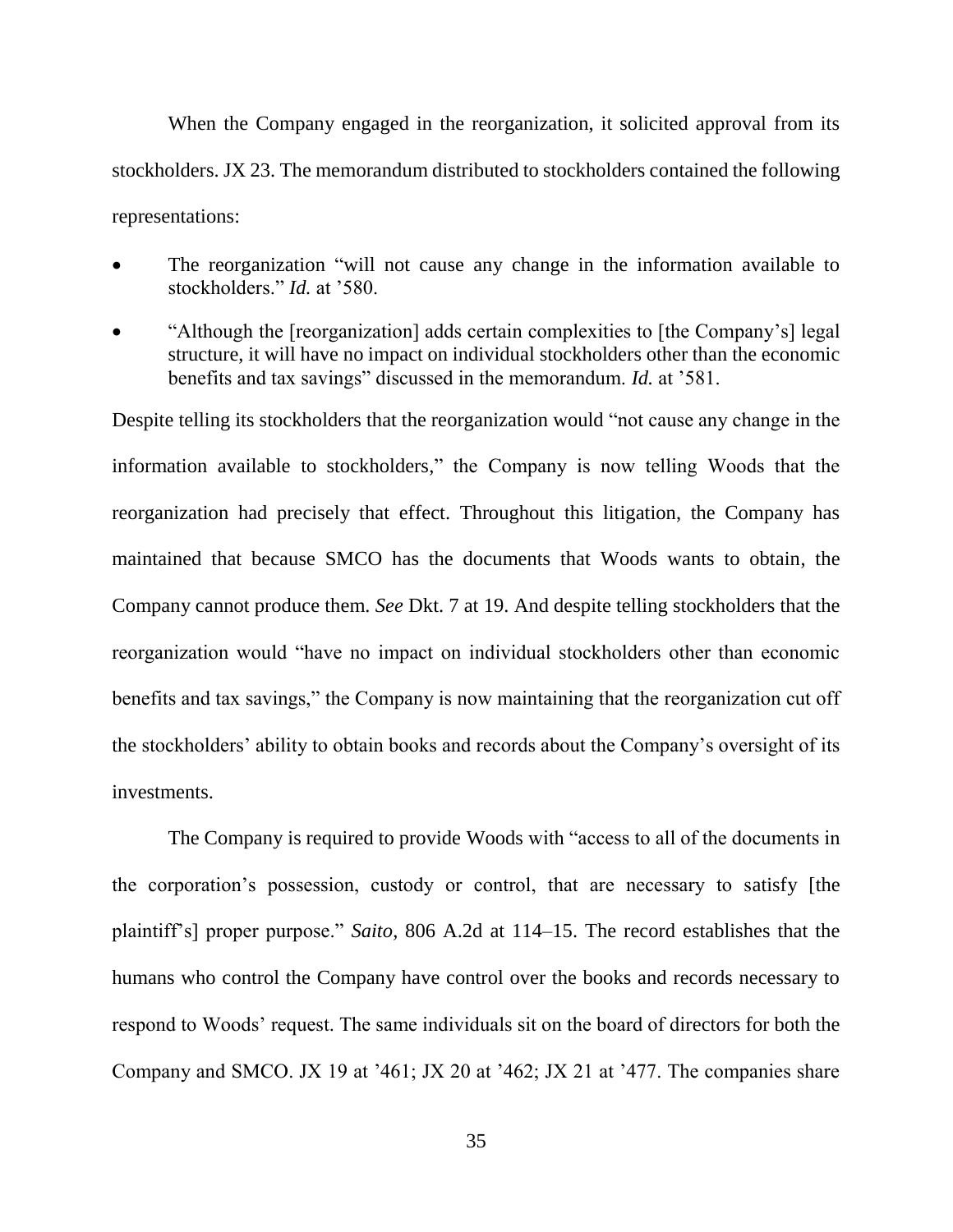office space, and the companies' officers and employees use the same "@saharaent.com" domain name for their email addresses. JX 16 at '286. The Company provides its stockholders with consolidated financial information on behalf of both companies. Its financial reports state, "Although technically two separate companies, Sahara Enterprises, Inc. and SMCO, Inc. are audited and reported annually on a combined basis." JX 9 at '002. The Company also has responded to requests for information from stockholders with information about both companies in a single communication.<sup>9</sup> Recognizing this reality, the Company represented at trial that it would not "hide documents" based on "the labels on the filing cabinets." Tr. 123.

Directing the Company to produce documents that the humans who control it can access whenever they wish in the ordinary course of business does not involve any type of veil piercing, nor does it ignore the separate existence of these entities. It rather recognizes that the books and records nominally held by SMCO or Sahara Investments are within the Company's "possession, custody or control." A corporation is a juridical entity that only can act through human representatives. *See, e.g.*, *Carden v. Arkoma Assocs.*, 494 U.S. 185, 201 (1990); *State v. Colbert*, 1987 WL 26917, at \*2 (Del. Nov. 23, 1987); *Clifton v. State*,

 $\overline{a}$ 

<sup>9</sup> *E.g.*, JX 10 ("I have gathered some information regarding Avery's basis in her shares of Sahara Enterprises, Inc. and SMCO, Inc. The information is within two documents: 'Avery Stock Basis Info.xlsx' and 'SMCO Basis letter.pdf'."); JX 11 (providing certificates of incorporation, bylaws, and stockholder records for the Company and SMCO); JX 12 (providing records for the Company and SMCO); JX 13 (providing an "estimate of the unaudited and undiscounted net asset value per share of [the Company] and SMCO, Inc.").